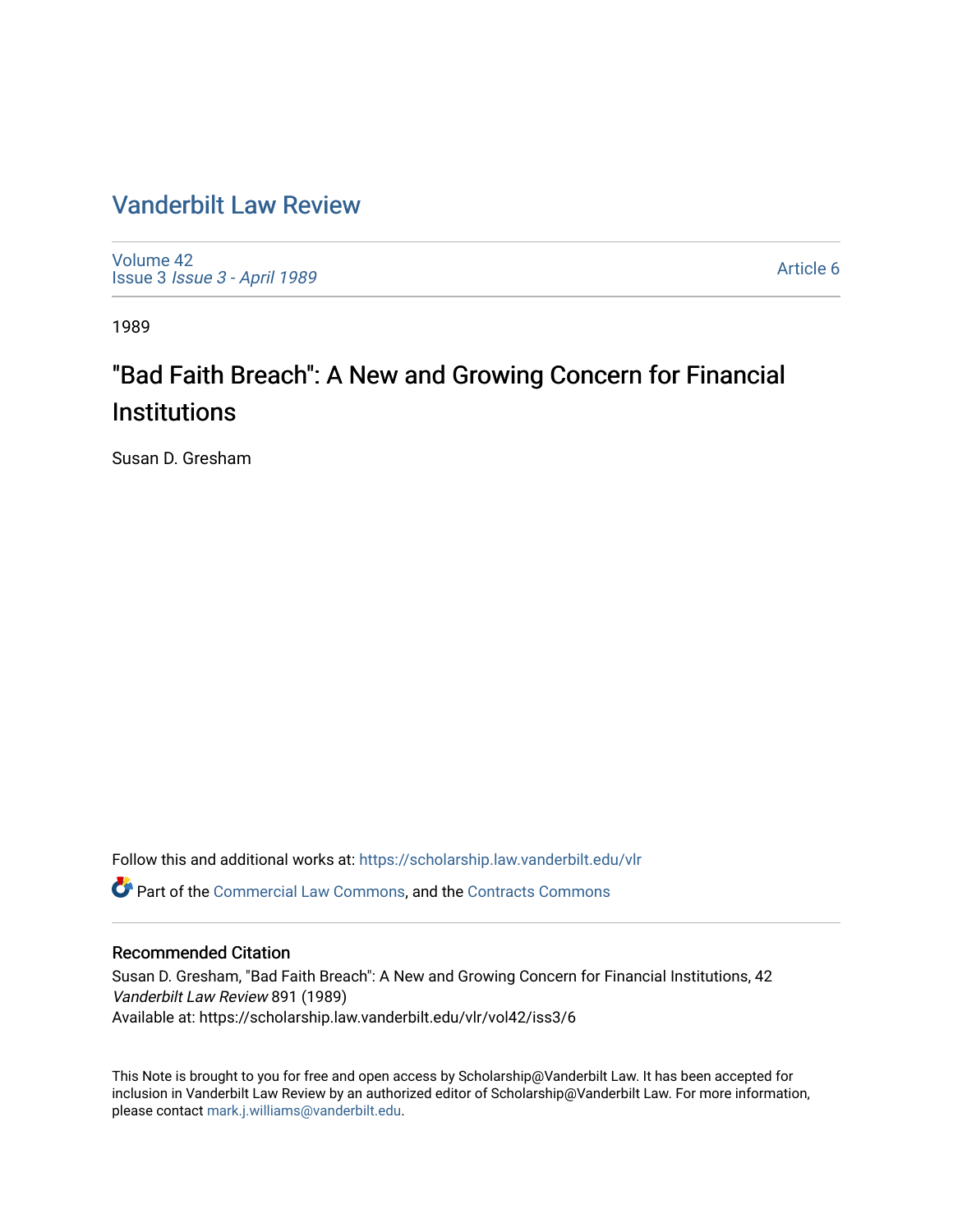# **"Bad Faith Breach": A New and Growing Concern for Financial Institutions\***

| T.   |                                                           | 891 |
|------|-----------------------------------------------------------|-----|
| П.   | HISTORY OF THE IMPLIED COVENANT OF GOOD FAITH AND         |     |
|      | FAIR DEALING.                                             | 893 |
|      | The Uniform Commercial Code and the Implied Cov-<br>А.    |     |
|      | enant of Good Faith and Fair Dealing                      | 896 |
|      | Bad Faith in Insurance Contracts<br>В.                    | 899 |
|      | C.<br>Bad Faith Breach in Employment Contracts            | 900 |
|      | Extension of Bad Faith Breach to Financial Institu-<br>D. |     |
|      |                                                           | 901 |
| III. | FURTHER EXTENSION OF BAD FAITH BREACH INTO COMMER-        |     |
|      | CIAL CONTRACTS: NO SPECIAL RELATIONSHIP NEEDED            | 904 |
|      | А.                                                        | 904 |
|      | $B_{\cdot}$                                               | 906 |
|      | Conduct Relating to Checking Accounts<br>1.               | 906 |
|      | Conduct Relating to Loan Processing<br>2.                 | 908 |
|      | Emotional Distress<br>3.                                  | 910 |
|      | A Factually Unsupported Claim<br>4.                       | 911 |
| IV.  | USING ARTICLE 2 OF THE U.C.C. AS A GOOD FAITH METHOD      |     |
|      | FOR DEMANDING ASSURANCES WHEN INSECURE                    | 913 |
| V.   |                                                           | 915 |
|      |                                                           |     |

# I. INTRODUCTION

**A** majority of courts have determined that all contracts impose on the parties to the contract an implied covenant of good faith and fair dealing in their actions with each other.<sup>1</sup> This implied covenant prohibits a contracting party from injuring another party's right to receive the benefits of the agreement.2 Breach of this implied covenant usually cre-

**<sup>\*</sup>** Throughout the Special Project, this piece is cited as Special Project Note, *"Bad Faith Breach".*

<sup>1.</sup> Burton, *Breach of Contract and the Common Law Duty to Perform in Good Faith, 94* HARv. L. REV. 369, 404 app. (1980) (citing cases in jurisdictions that have developed this rule). For a discussion of implied covenants of good faith and fair dealing, see Recent Development, *Implied Covenants of Good Faith and Fair Dealing: Loose Cannons of Liability for Financial Institutions?,* 40 **VAND. L.** REV. **1197 (1987).**

*<sup>2.</sup> See* Kirke La Shelle Co. v. Paul Armstrong Co., **263** N.Y. 79, 87, 188 N.E. 163, 167 (1933), *noted in* Burton, *supra* note 1, at 400 app.; *see also* Gruenberg v. Aetna Ins. Co., 9 Cal. 3d 566, 577, 510 P.2d 1032, 1040, 108 Cal. Rptr. 480, 484 (1973).

<sup>891</sup>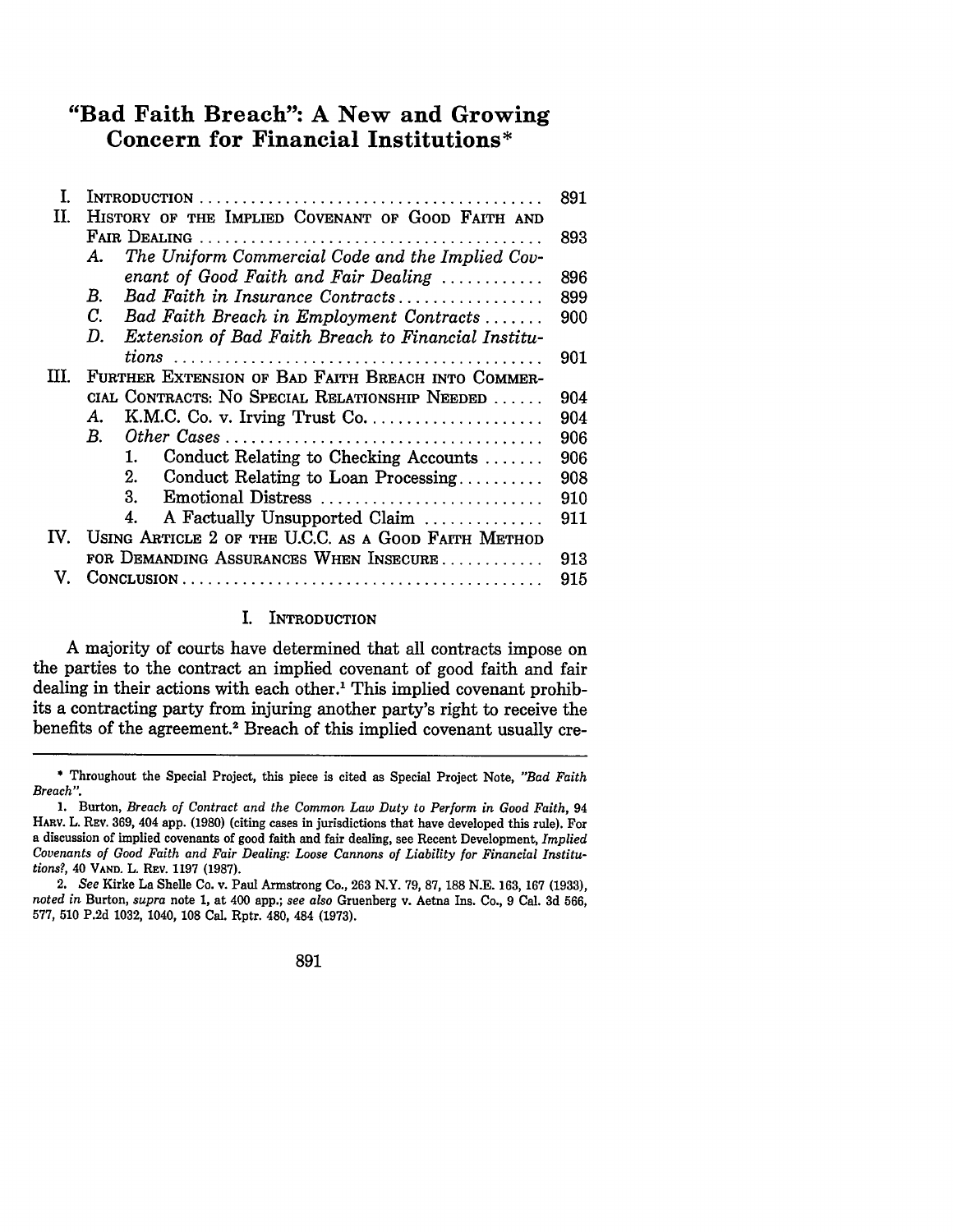ates a cause of action based on contract rights. Moreover, California courts maintain that breach of the implied covenant of good faith and fair dealing creates a tort action as well. The California courts initially limited these tort actions to claims against insurance companies.<sup>4</sup> Other states have followed California in allowing tort recovery for breach of the implied covenant of good faith and fair dealing in insurance contracts.5 The imposition of tort liability in contract suits has allowed courts to award the injured party all damages proximately caused by breach of the contract, as well as punitive damages.<sup>6</sup>

Recently, California courts expanded bad faith breach outside of the insurance context and into the commercial arena.7 Financial institutions have been significantly affected by this expansion. 8 Since the in-

*5. See* Kornblum, *Recent Cases Interpreting the Implied Covenant of Good Faith and Fair Dealing,* 30 **DEF.** L.J. 411, 431 n.50 (1981). The other state courts that have followed California in allowing tort recovery for breach of the implied covenant of good faith and fair dealing are Arizona, Connecticut, Illinois, Iowa, Kansas, Missouri, Montana, Nevada, New Jersey, New Mexico, North Dakota, Ohio, Oklahoma, Tennessee, and Wisconsin. *Id.* Several federal district courts with diversity jurisdiction have interpreted state law as imposing the implied covenant of good faith and fair dealing on parties to an insurance contract. These courts include the federal district courts in Vermont, South Carolina, and Florida. *Id.*

Breach of the implied covenant of good faith and fair dealing has been referred to under a variety of labels. These labels include the "insurer's mistaken judgment," the "new tort of outrage," the "tort of bad faith," "tortious interference with a protected property interest," and "bad faith breach." This Note will refer to the tortious breach of the implied covenant of good faith and fair dealing as "bad faith breach."

*6. See* RESTATEMENT **(SECOND) OF** TORTS § **917 (1977)** [hereinafter **RESTATEMENT OF TORTS]** (stating that a person who "harms the person or property of another is subject to liability for the consequences of the harm"). These damages include compensation for emotional distress, *id. §* 905(b), and compensation for punitive damages if the defendant's conduct is "outrageous" because of "evil motive" or "reckless indifference to the rights of others," *id.* § 908(2).

7. *See, e.g.,* Seaman's Direct Buying Serv., Inc. v. Standard Oil Co., 36 Cal. 3d 752, 686 P.2d 1158, **206** Cal. Rptr. 354 (1984); *see also infra* notes 71-85 and accompanying text.

8. The imposition of bad faith breach on financial institutions has caused them to become much more cautious in their dealings with clients. A financial institution may have to place its

*<sup>3.</sup> See* RESTATEMENT (SECOND) OF **CONTRACTS § 205 (1981)** [hereinafter **RESTATEMENT OF CON-TRACTS]** (stating that "every contract imposes upon each party a duty of good faith and fair dealing in its performance and its enforcement"); *see also* Masonite Corp. v. Pacific Gas **&** Elec. Co., **65** Cal. **App. 3d 1, 9, 135** Cal. Rptr. **170, 175 (1976).**

*<sup>4.</sup> See, e.g.,* Egan v. Mutual of Omaha Ins. Co., 24 Cal. **3d 809, 620 P.2d** 141, **169** Cal. Rptr. **691 (1979),** *cert. denied,* 445 **U.S. 912 (1980)** (holding that Mutual of Omaha's failure to properly investigate insured's claim **by** having its own physician examine insured and by failing to consult with insured's own physician and surgeon amounted to a breach of the implied covenant of good faith and fair dealing contained in the disability policy); *Gruenberg,* 9 Cal. **3d** 566, 510 P.2d 1032, 108 Cal. Rptr. 480 (holding that Aetna's refusal to compensate insured without cause for loss covered by the insurance policy could give rise to a tort action for breach of the implied covenant of good faith and fair dealing); Crisci v. Security Ins. Co., 66 Cal. 2d 425, 426 P.2d 173, 58 Cal. Rptr. 13 (1967) (holding that an insurance company breaches the implied covenant of good faith and fair dealing when it refuses to accept a reasonable settlement, thereby depriving the insured of the policy's benefits); Comunale v. Traders & Gen. Ins. Co., **50** Cal. 2d 654, **328** P.2d **198** (1958) (holding that the implied covenant of good faith and fair dealing imposes an unexpressed duty on an insurance company to accept a reasonable settlement with a third party).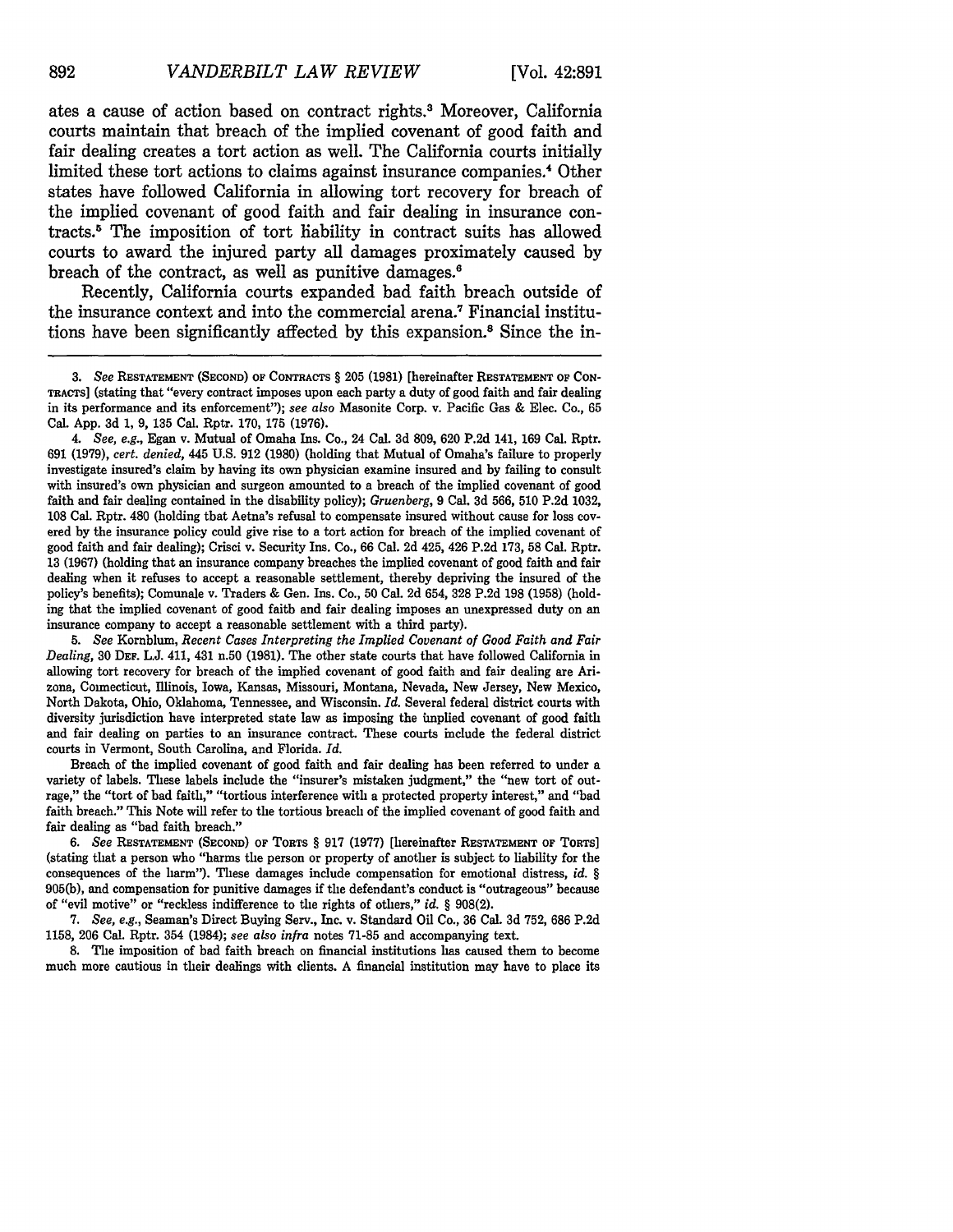troduction of bad faith breach into the banking industry, borrowers are suing lenders with increasing frequency.9 These borrowers frequently prevail on the merits and obtain large judgments against the financial institutions.10

This Note, in Part II, examines the good faith doctrine and in Parts II and III traces the development of bad faith breach into the commercial realm. Special emphasis is placed on the introduction of bad faith breach into the banking area. Part III also reviews a case recently reversed by the California Court of Appeals because of the court's determination that the borrower's bad faith breach cause of action against the financial institution was factually unsupported. Finally, in Part IV, this Note examines the possibility of a financial institution using Uniform Commercial Code (U.C.C.) sections 2-609 and 2-610 during times of insecurity to demand payment from its client without imposing liability on itself.

# II. **HISTORY OF THE IMPLIED COVENANT OF** GOOD FAITH **AND FAIR DEALING**

Traditionally, lender hability claims against financial institutions were governed by the Bankruptcy Code,<sup>11</sup> federal securities laws,<sup>12</sup> tax

*9. See generally* **AMERICAN BAR ASSOCIATION, EMERGING THEORIES** OF LENDER **LIABILITY** (H. Chaitman ed. **1985);** Granoff, *Emerging Theories of Lender Liability: Flawed Applications of Old Concepts,* 104 BANKING **L.J.** 492 **(1987).**

**10.** *See, e.g.,* K.M.C. Co. v. Irving Trust Co., **757 F.2d 752** (6th Cir. **1985)** (affirming jury award of **\$7.5** million); State Nat'l Bank v. Farah **Mfg.** Co., **678 S.W.2d** 661 (Tex. Ct. **App.** 1984) (affirming jury award of **\$18.5** million).

**11. 11 U.S.C.** § 510(c)(1) **(1982)** (providing that "under principles of equitable subordination, [a court may] subordinate for purposes of distribution all or part of an allowed claim to all or part of another allowed claim"). Bankruptcy Code § **547(b)** allows a court to require a financial institution to return property received in a preferential transfer. *Id. §* **547(b).**

12. *See* **15 U.S.C.** §§ 77(o), 78t(a) **(1982). A** court may hold a bank liable as being a "controlling person" under the Securities Act of **1933** § **15,** *id. §* 77(o), and the Securities Exchange Act of 1934 § 20(a), *id. §* 78t(a). Section **15** of the Securities Act of **1933** states that:

Every person who, by or through stock ownership, agency, or otherwise, or who, pursuant to or in connection with an agreement or understanding with one or more other persons by or through stock ownership, agency, or otherw controlled person to any person to whom such controlled person is liable, unless the controlling person **had** no knowledge of or reasonable ground to believe in the existence of the facts **by** reason of which the liability of the controlled person is alleged to exist.

*Id. §* 77(o). Section 20(a) of the Securities Exchange Act of 1934 declares:

Every person who, directly or indirectly, controls any person liable under any provision of this chapter or of any rule or regulation thereunder shall also be liable jointly and severally with and to the same extent as such controlled person to any person to whom such controlled

client's needs in front of its own, thereby subjecting itself to economic loss in order to avoid a suit **by** its client for bad faith breach. Moreover, the judgments against financial institutions for bad faith breach have been extremely large, and an increasing number of states are imposing this tort action on financial institutions.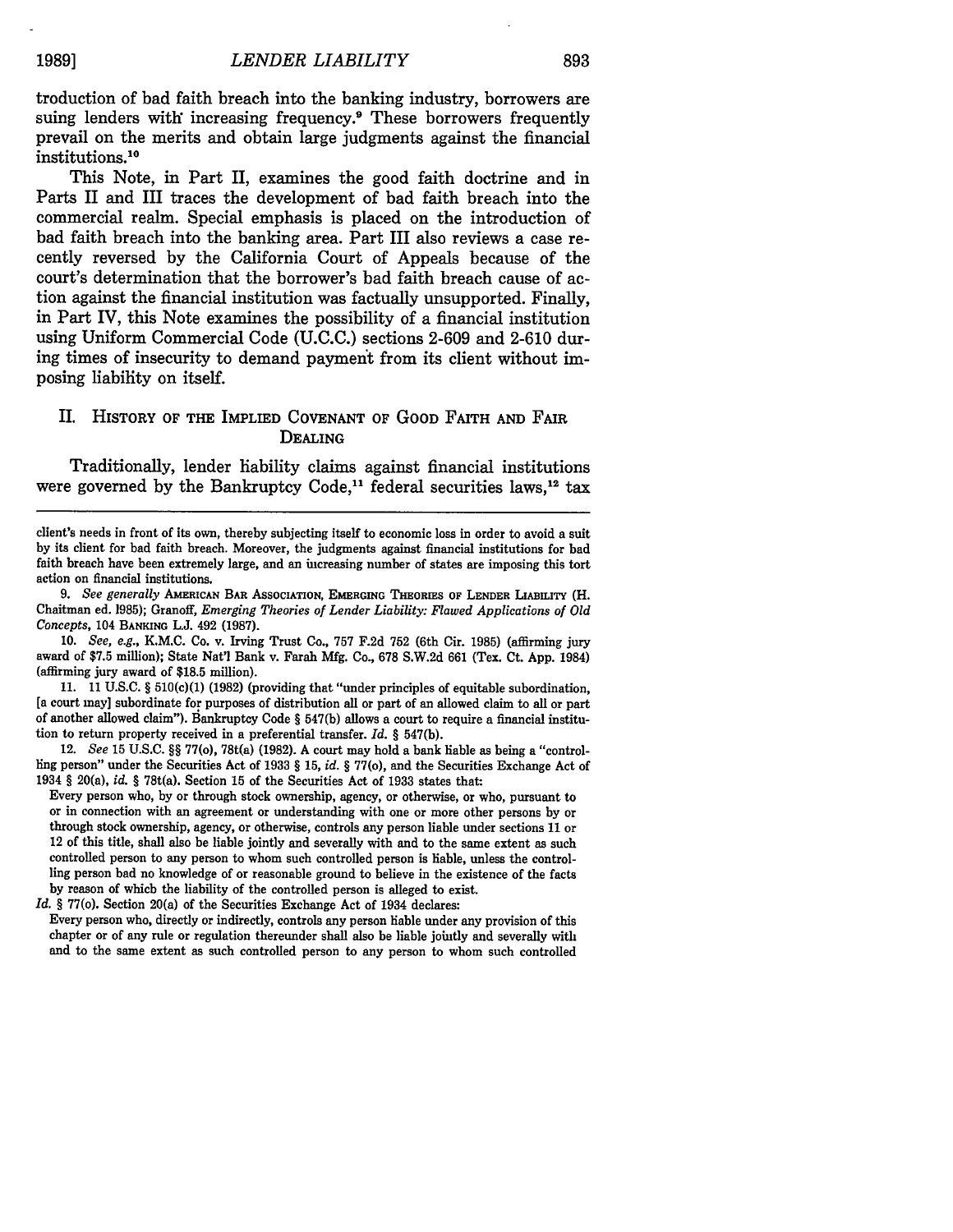and wage laws, 13 and the Racketeer Influenced Corrupt Organizations Act (RICO).<sup>14</sup> In addition, potential common-law theories that could be asserted included fraud,<sup>15</sup> duress,<sup>16</sup> breach of fiduciary duty,<sup>17</sup> and in-

person is liable, unless the controlling person acted in good faith and did not directly or indirectly induce the act or acts constituting the violation or cause of action. *Id.* § 78t(a).

[I]f a lender **. . .** who is not an employer **. . .**pays wages directly to such an employee or group of employees **. . .** such lender. **. .** shall be liable in his own person and estate to the United States in a sum equal to the taxes (together with interest) required to be deducted and withheld from such wages by such employer.

*Id.*

14. 18 U.S.C. *§§* 1961-1968 (1982). A financial institution may be liable if it engages in activities prohibited by the Racketeer Influenced and Corrupt Organizations Act. *Id.* Section 1962(a) declares:

It shall be unlawful for any person who has received any income derived, directly or indirectly, from a pattern of racketeering activity or through collection of an unlawful debt in which such person has participated as a principal . **.** . to use or invest, directly or indirectly, any part of such income, or the proceeds of such income, in acquisition of any interest in, or the establishment or operation of, any enterprise which is engaged in, or the activities of which affect, interstate or foreign commerce.

#### *Id. §* 1962(a).

15. See **RESTATEMENT OF** TORTS, *supra* note 6, *§* 525. A person who fraudulently makes a misrepresentation of fact for the purpose of inducing another person to act is liable for injuries caused to the relying person. *Id.* The California Supreme Court held a financial institution liable for fraud in Sanchez-Corea v. Bank of Am., 38 Cal. 3d 892, 701 P.2d 826, 215 Cal. Rptr. 679 (1985). In *Sanchez-Corea,* the bank represented that it would finance the debtor in return for an assignment of all the debtor's accounts receivable. *Id.* at 909, 701 P.2d at 838, 215 Cal. Rptr. at 691. At the time of this representation, Bank of America had determined that it would not finance the debtor. *Id.* Bank of America, after the accounts receivable assignment, denied the debtor's longterm loan application. *Id.* The jury awarded the debtor \$1 million in punitive damages and the California Supreme Court affirmed. *Id.* at 910, **701** P.2d at 839, 215 Cal. Rptr. at 692; *see* also *Farah,* 678 S.W.2d 661 (jury verdict of \$18.5 million, based in part on damages for fraud, was affirmed by the court of appeals with a remittitur of \$300,105); cf. Stirling v. Chemical Bank, 382 F. Supp. 1146 (S.D.N.Y. 1974), *aff'd,* 516 F.2d 1396 (2d Cir. 1975) (shareholder's suit alleging fraud in connection with purchase and sale of securities dismissed for failure to state a claim on which relief could be granted). For further discussion, see Special Project Note, *Lender Liability, supra,* at notes **152-60** and accompanying text.

**16.** *See* **13 S. WILLISTON,** A **TREATISE ON THE** LAW **OF** CONTRACTS *§* 1602 **(3d** ed. **1970).** Duress occurs when one person unlawfully threatens another person, causing that other person to do something he otherwise would not do. *Id.* For cases holding a financial institution liable under duress, see Spillers v. Five Points Guaranty Bank, **335** So. 2d 851, **852** (Fla. Dist. Ct. **App. 1976)** (holding a lender may be liable for duress if it threatens to enforce legal rights that are nonexistent); and *Farah,* **678 S.W.2d 661** (jury verdict of **\$18.5** million based in part on damages for duress). *See also* Special Project Note, *Lender Liability, supra,* at notes **161-71** and accompanying text.

**17.** *See, e.g.,* First Bank of WaKeeney v. Moden, **235** Kan. **260,** 262, **681 P.2d 11, 13** (1984). Banks have been held to the standards of a fiduciary in many instances. In determining whether a fiduciary relationship exists, courts look for:

[T]he acting of one person for another; the having and the exercising of influence over one person **by** another; the reposing of confidence **by** one person in another; the dominance of one

<sup>13.</sup> *See* I.R.C. *§* 3505(a) (1982). A financial institution who is not an employer but who finances the payroll of its debtor can be liable under the Internal Revenue Code (I.R.C.) for failing to collect and remit wage withholding taxes. Section 3505(a) of the I.R.C. declares: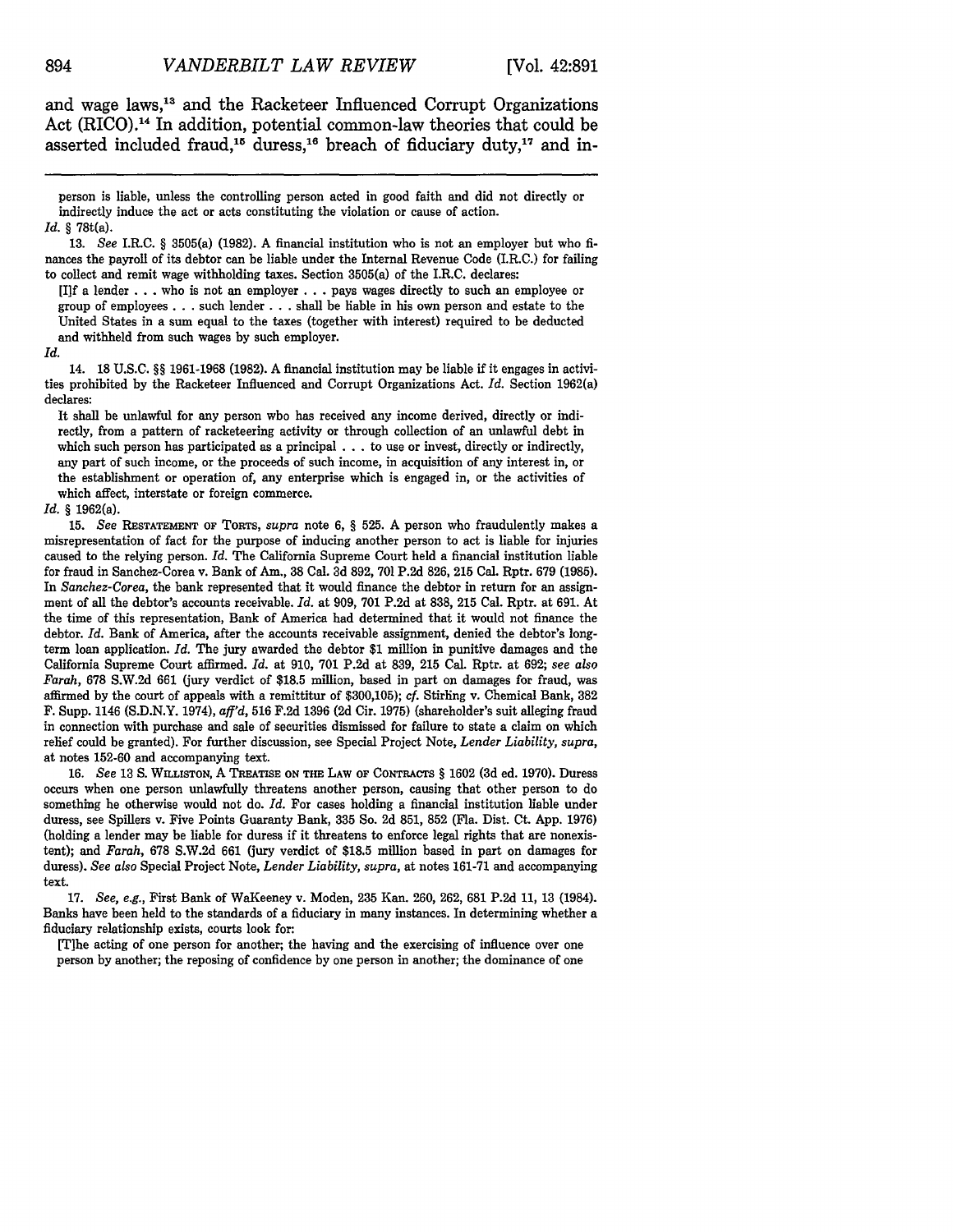terference.18 More recently, however, courts have held lenders liable under the breach of the implied covenant of good faith and fair dealing theory.19

Original contract theory allowed a party either to perform its contractual obligation or to pay compensatory damages.20 If the damaged

*Id.* Many courts have held a lender liable for breaching its fiduciary duties. *See, e.g.,* Stanghellini Ranch, Inc. v. Bank of Am., **Ne.** 35448, No. 3 Civ. C003244 (Cal. App. Dep't Super. Ct. 1987) (holding Bank of America liable to plaintiffs for fraud, breach of fiduciary duty, and intentional infliction of emotional distress because it seized almost one million dollars from plaintiffs' passbook accounts and began foreclosure proceedings on their farm and homes after it persuaded plaintiffs to expand their business by signing personal guarantees for loans); Hooper v. Barnett Bank, 474 So. 2d 1253 (Fla. Dist. Ct. App. 1985) (holding that under certain circumstances, a financial institution has a fiduciary duty to disclose the financial condition of its customers); First Nat'l Bank v. Brown, 181 N.W.2d 178 (Iowa 1970) (holding that First National Bank's withholding of facts to plaintiff when transacting a loan to buy property which would have caused plaintiff not to buy the property was a breach of First National Bank's fiduciary duty that amounted to fraud); Smith v. Saginaw Sav. & Loan Ass'n, 94 Mich. App. 263, 288 N.W.2d 613 (1979) (holding Saginaw Savings & Loan liable for breach of its fiduciary obligation when it abused its relationship with plaintiff by maintaining that a builder was reliable when it knew the builder was having financial difficulties, by assuring that funds from plaintiff's loan would be available for construction, and by asserting that it would not give the builder any funds from the loan unless work was done by the builder, when the opposite proved to be true); *see also* Special Project Note, *Lender Liability, supra,* at notes 63-134 and accompanying text.

18. *See* RESTATEMENT OF TORTS, *supra* note 6, § 766. Interference occurs when one party improperly and intentionally interferes with the performance of a contract by causing one of the contracting parties not to perform under the contract. *Id.* For cases holding a financial institution liable for interference, see Melamed v. Lake County Nat'l Bank, 727 F.2d 1399 (6th Cir. 1984) (in a suit by the trustee in a bankruptcy case, the court held the financial institution liable for interfering with debtor's business because it replaced the debtor's accountant with one selected by the bank; it retained final approval over all payments made by the debtor; and it forced the debtor's president to take a fifty percent pay cut); and *Farah,* 678 S.W.2d 661 (jury verdict of \$18.5 million based in part on damages for interference); *see also* Special Project Note, *Lender Liability, supra,* at notes 172-81 and accompanying text.

19. *See* Sokolsky, *Of Good Faith and Fair Dealing: A Tort is Expanded to the Banks,* Nat'l L.J., Oct. 24, 1988, at 22. Some factors courts have used in determining whether a financial institution has breached the implied covenant of good faith and fair dealing are as follows:

The degree of dependence and trust that the borrower has upon the bank; [t]he existence of a relationship of trust and confidence between a bank and the borrower; [w]hether the bank stands to benefit by virtue of the borrower's default; [whether] the bank is the only avenue of financing upon which the borrower may rely, or [w]hether it is highly unlikely that the borrower would get credit elsewhere by virtue of the lender's handling of the loans; [whether] there is a consistent and uninterrupted course of dealing between the parties over an extended period of time; [w]hether the borrower anticipated and relied upon receiving a specific line of credit;. **.** . (with regard to loan acceleration), whether a reasonable person would have greatly accelerated the debt under the circumstances; whether the borrower acted in good faith; [and m]ost important, whether the borrower was given adequate time to seek alternative financing.

*Id.*

20. *See* RESTATEMENT OF **CONTRACTS,** *supra* note 3, §§ 344-385 (remedies); *see also id.* intro-

person by another; the inequality of the parties; and the dependence of one person upon another. In addition, courts have considered weakness of age, mental strength, business intelligence, knowledge of the facts involved or other conditions giving to one an advantage over the other.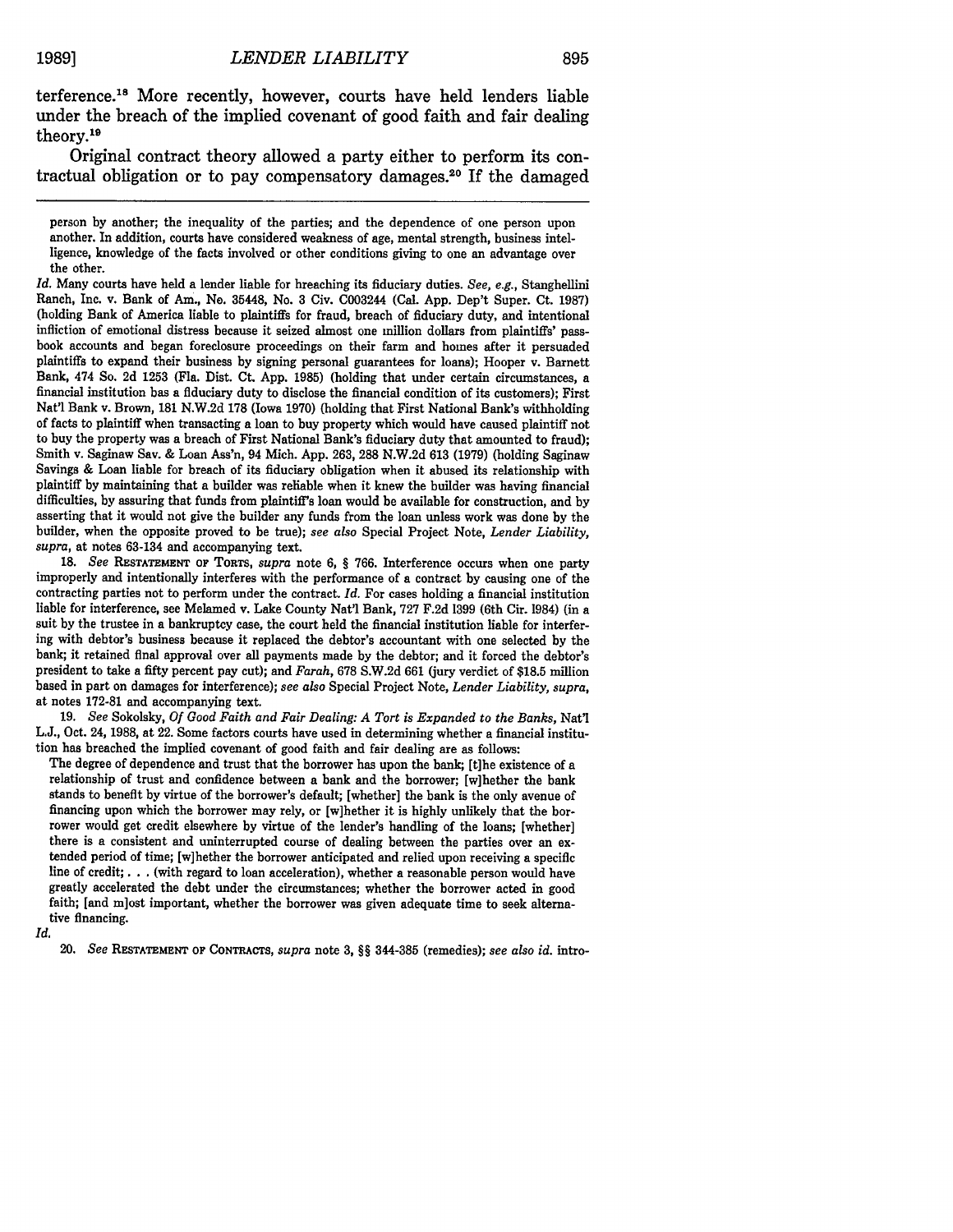party could not be adequately remedied with compensatory damages, a court could award specific performance.<sup>21</sup> Courts were not concerned with the motive behind the breach.<sup>22</sup> In addition, punitive damages were not allowed because the purpose of compensation was not to punish the breaching party, but rather to put the damaged party in as good a position as he would have been if the contract had been performed.<sup>23</sup>

# *A. The Uniform Commercial Code and the Implied Covenant of Good Faith and Fair Dealing*

Original contract theories have been modified by the judicial imposition of an implied covenant of good faith and fair dealing into every contract.<sup>24</sup> This implied covenant prohibits parties to the contract from doing anything that would deprive the other party of the benefits of the bargain.<sup>25</sup> U.C.C. section 1-203<sup>26</sup> states that "[e]very contract or duty within this Act imposes an obligation of good faith in its performance or enforcement."<sup>27</sup> U.C.C. section  $1-201(19)^{28}$  defines good faith as "honesty in fact in the conduct or transaction concerned." $2^9$  Article 2 expands a merchant's obligation of good faith to include not only honesty in fact, but also "the observance of reasonable commercial standards of fair dealing in the trade."30 Additionally, U.C.C. section 1-  $102(3)<sup>31</sup>$  will not allow parties to waive the good faith requirement, but

ductory note, at 100. The *Restatement* indicates that a party may find himself at an economic advantage to breach the contract "if he will still have a net gain after he has fully compensated the injured party for the resulting loss." *Id.*

21. *See id.;* G. GILMORE, **THE DEATH** op **CoNTRAcT** 14-15 (1974).

22. *See* **RESTATEMENT OF** CoNRAcTs, *supra* note 3, §§ 344-385 (remedies); *see also id.* introductory note, at 100 (stating that "'willful breaches'" have not been distinguished from other breaches).

23. *See* **RESTATEMENT OF** CONTRACTS, *supra* note 3, § 355 comment a (stating that "[t]he purpose of awarding contract damages is to compensate the injured party ... [flor this reason, courts in contract cases do not award damages to punish the party in breach or to serve as an example to others").

24. *See generally* Burton, *supra* note 1; Farnsworth, *Good Faith Performance and Commercial Reasonableness Under the Uniform Commercial Code,* 30 U. **CHL** L. REv. 666 (1963); Summers, *The General Duty of Good Faith-Its Recognition and Conceptualization,* <sup>67</sup>**CORNELL** L. REV. 810 (1982). Recent Development, *supra* note 1, at 1202.

25. Burton, *supra* note 1, at 379-80.

**26.** U.C.C. § 1-203 (1987).

27. *Id.*

28. *Id. §* 1-201(19).

29. *Id.*

30. *Id.* § 2-103(1)(b). A merchant is defined as "a person who deals in goods of the kind or otherwise by his occupation holds himself out as having knowledge or skill peculiar to the practices or goods involved in the transaction." *Id.* § 2-104(1). However, many courts apply only the U.C.C. § 1-201(19) general definition of good faith to financial institutions instead of the more stringent definition of U.C.C. § 2-103(1)(b). *See, e.g.,* Van Bibber v. Norris, 419 N.E.2d 115, 122 (Ind. 1981) (concluding that financial institution is not subject to the "merchant" definition of good faith).

**31.** U.C.C. § 1-102(3) (1987).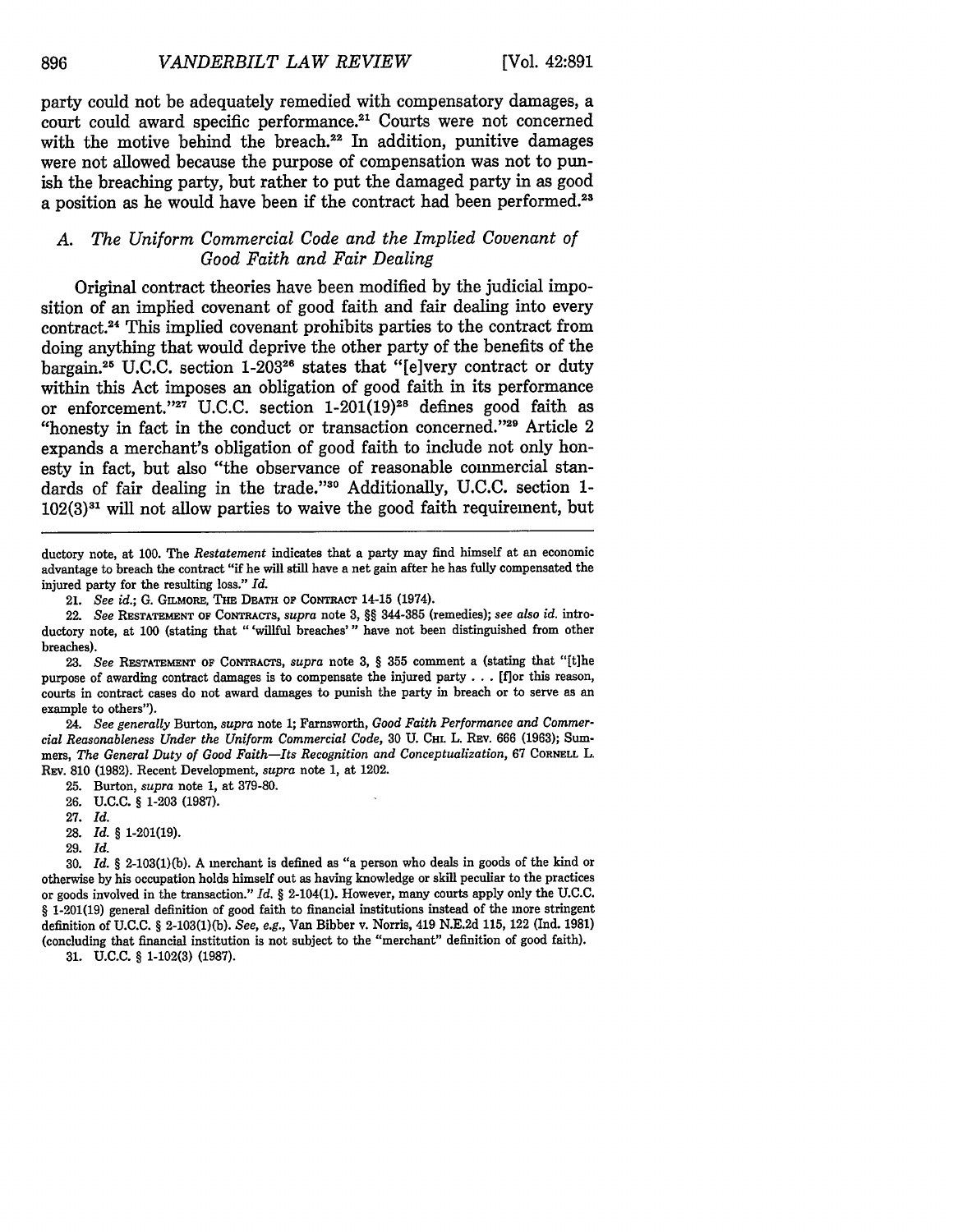will allow them to determine reasonable standards by which good faith will be measured.<sup>32</sup> Finally, section 205 of the *Restatement (Second) of Contracts"3* "imposes upon each party a duty of good faith and fair dealing in its performance and its enforcement."<sup>34</sup>

Commentators differ in their interpretation of these good faith requirements.<sup>35</sup> Professor Farnsworth distinguishes good faith on the basis of good faith purchase and good faith performance.<sup>36</sup> Good faith purchase is measured subjectively because it describes a state of mind, similar to notice.<sup>37</sup> In contrast, good faith performance does not involve a state of mind. Rather, good faith performance is measured objectively through community standards of "decency, fairness, or reasonableness."38

Professor Summers does not identify criteria that courts should use in deciding whether an individual acted in good faith.<sup>39</sup> Rather, he feels good faith can be defined as being the opposite of what a court determines a party has done in bad faith.<sup>40</sup> In other words, Summers suggests that good faith must be measured by a purely objective standard.<sup>41</sup>

Unlike Farnsworth or Summers, Professor Burton uses a cost perspective analysis in his definition of good faith.<sup>42</sup> In his analysis, a party acts in bad faith when he uses discretion to "recapture opportunities

33. **RESTATEMENT OF** CoNrRAcTs, *supra* note 3, § 205.

34. *Id.*

35. For a discussion of the differing approaches of commentators, see Recent Development, *supra* note 1, at 1202.

36. Farnsworth, *supra* note 24, at 667-71.

37. *Id.* at 668. Professor Farnsworth's example of good faith purchase clearly illustrates his definition: "Whether the purchaser of goods takes good title from a seller whose own title is voidable because of fraud depends, under the [U.C.C.], on whether he purchased in good faith." *Id.*

38. *Id.* at 668, 672.

39. Summers, *"Good Faith" in General Contract Law and the Sales Provisions of the Uniform Commercial Code,* 54 VA. L. **REv. 195,** 201 **(1968).**

40. *Id.* at 200. Professor Summers' example of his theory is illustrative:

[A] judge may say: "A public authority must act in good faith in letting bids." And from the facts or language of the opinion it may appear that the judge is, in effect, saying: "The defendant acted in bad faith because he lets bids only as a pretense to conceal his purpose to award the contract to a favored bidder." It can then be said that "acting in good faith" here simply means: letting bids without a preconceived design to award the contract to a favored bidder.

*Id.* at 200-01.

41. *Id.* at 204-05.

42. Burton, *supra* note 1, at 378. Professor Burton notes that a party enters into a contract "when it believes that no greater benefit can be derived by expending elsewhere the resources required for the contract performance." *Id.* at 377. However, events occurring after formation of the contract may prove this to be false. *Id.*

<sup>32.</sup> *Id.* Additionally, U.C.C. § 1-208 addresses "insecurity clauses," and allows "at will" acceleration of payment or performance only if the party in good faith believes himself insecure. *Id. §* 1- 208.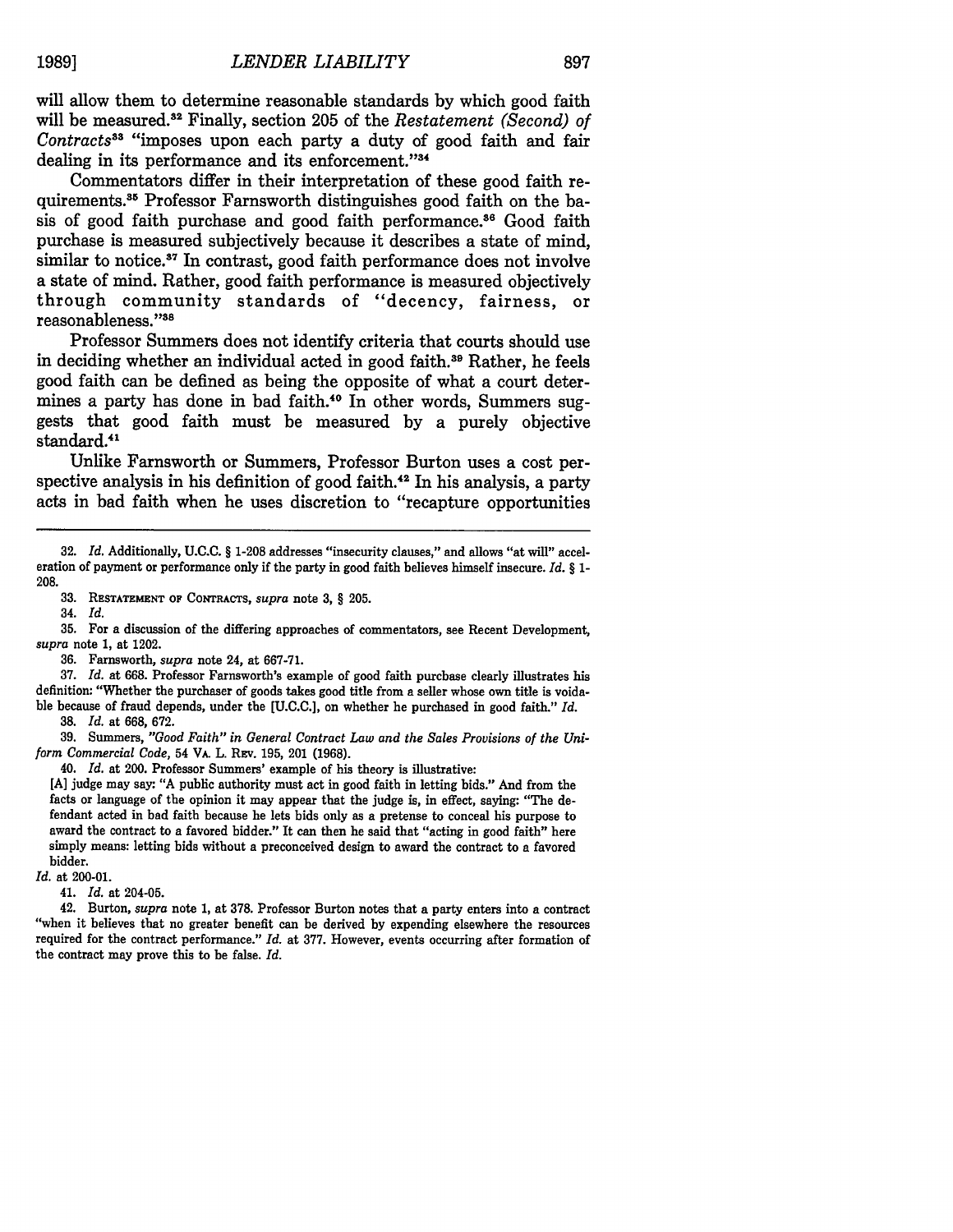forgone upon entering the contract."<sup>43</sup> Thus, a party breaches a contract in bad faith when he uses his discretion and decides not to perform the contract—an act well beyond the scope of the risks assumed by the party claiming the breach.<sup>44</sup>

Because the good faith standard is so broad and subject to varying definitions, courts, like commentators, often have disagreed on its application to specific fact patterns.45 Courts initially used the implied covenant of good faith and fair dealing to supply missing terms to a contract.46 In this way, courts were able to protect a party in an inferior bargaining position.<sup>47</sup> Later, courts used the implied covenant of good faith and fair dealing to imply a reasonableness standard to express contract terms that violated the court's view of an equitable arrangement.48 This development suggested that courts increasingly were concerned with the reasons for a contract breach.<sup>49</sup> In light of this change in focus, courts began to order large judgments against parties who had breached contracts.<sup>50</sup>

The courts' increasing concern with the underlying causes of contract breach gave rise to an action in tort for breach of the implied covenant of good faith and fair dealing, or "bad faith breach."<sup>51</sup> Similar to the analysis in contract actions, courts focused on whether the breaching party's actions injured the other party's right to receive the benefits of the agreement.<sup>52</sup> Courts determined that this obligation to

44. *Id.* at 386.

45. *See generally* Burton, *supra* note 1; Farnsworth, *supra* note 24; Summers, *supra* note **39.**

46. *See, e.g.,* Wood v. Lucy, Lady Duff-Gordon, 222 N.Y. 88, **118** N.E. 214, 164 N.Y.S. 576 (1917) (interjecting into an exclusive sales contract the implied promise that seller was to use reasonable efforts to make a profit).

47. *See, e.g.,* Bak-A-Lum Corp. of Am. v. Alcoa Bldg. Prods., 69 N.J. 123, 351 A.2d 349 (1976) (exclusive distributorship only terminable after a reasonable period of time and on reasonable notice).

48. *See, e.g.,* Sylvan Crest Sand & Gravel Co. v. United States, **150** F.2d 642 (2d Cir. 1945) (interjecting good faith into the contract term allowing the United States to cancel its requirements contract at any time; the court determined that "any time" must be a reasonable time).

49. *See, e.g.,* Art Hill Ford, Inc. v. Callender, 423 N.E.2d 601, 602 (Ind. 1981) (holding that if "it can be shown that the public interest will be served by the deterrent effect of punitive damages," a court should award them "whenever the elements of fraud, malice, gross negligence or oppression mingle").

50. *Id.*

51. *See* discussion *supra* note 5.

52. *See* Egan v. Mutual of Omaha Ins. Co., 24 Cal. 3d 809, 818-19, 620 P.2d 141, 145, 169 Cal. Rptr. 691, 695 (1979), *cert. denied,* 445 U.S. 912 (1980).

<sup>43.</sup> *Id.* at **378.** Professor Burton uses an example of a corn buyer who fails to perform a contract for future delivery because the market price for corn has fallen subsequent to contract formation. *Id.* at 377. The buyer may choose to "recapture the opportunity of buying on the spot market or on a changed futures market" and thereby breach the contract. *Id.* Obviously, breach of this contract would be to the buyer's economic advantage. His recapture of foregone opportunities, however, would necessarily hurt the seller. This is true in every breach of contract. *Id.* at **387.**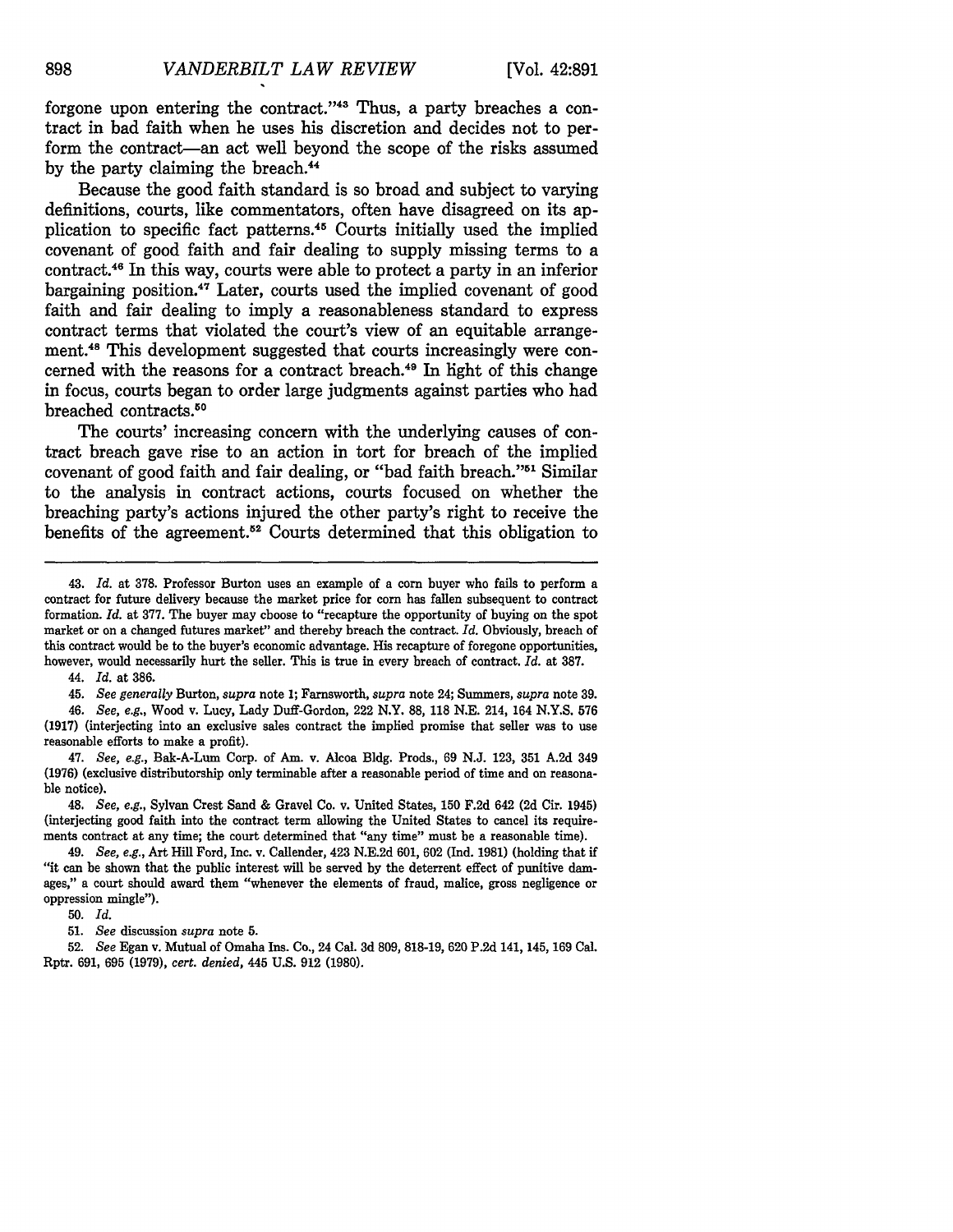act in good faith in discharging contractual responsibilities did not arise out of the terms of the contract, but rather was imposed on the contracting parties by law.<sup>53</sup>

By allowing tort recovery for breach of the implied covenant of good faith and fair dealing, courts have been able to award greater damages than those allowable under traditional contract law.<sup>54</sup> This expanded recovery includes damages for all proximately caused injuries, including injuries arising from emotional distress,<sup>55</sup> as well as punitive damages.<sup>56</sup> Moreover, courts are grafting ethical standards onto contract law. Instead of being neutral towards breach of contract, courts now are concerned with the reason for the breach. In addition, courts are attempting to deter unethical conduct by imposing large judgments against the breaching party.

#### *B. Bad Faith in Insurance Contracts*

Bad faith breach first was recognized in actions against insurance companies.57 In *Comunale v. Traders & General Insurance Co.58* the California Supreme Court applied the implied covenant of good faith and fair dealing and imposed an unexpressed duty on Traders to accept a reasonable settlement with a third party.<sup>59</sup> Currently, an insurer can be held liable for bad faith breach if it fails to give at least as much consideration to the insured's interests as it does to its own interest when evaluating a settlement offer.<sup>60</sup>

The rationale for applying the bad faith breach doctrine to insurance contracts centered on the special nature of insurance contracts. Courts recognized that insurance contracts differed significantly from ordinary commercial contracts.<sup>61</sup> One notable difference was the reason

<sup>53.</sup> *See id.* at 818, 620 P.2d at 145, 169 Cal. Rptr. at 695.

<sup>54.</sup> *See* **RESTATEMENT** OF TORTS, *supra* note 6, § 908(2).

<sup>55.</sup> *Id. §* 905(b); *see also* Goldberg, *Emotional Distress Damages and Breach of Contract: A New Approach,* 20 U.C. **DAVIs** L. REv. 57, 61-67, 98-103 (1986).

<sup>56.</sup> *See supra* note 6 and accompanying text.

**<sup>57.</sup>** For a discussion of the extension of the tort of bad faith breach to insurance and other contracts, see generally Recent Development, *supra* note **1,** at **1209-15.**

**<sup>58. 50</sup>** Cal. **2d** 654, **328 P.2d 198 (1958).**

**<sup>59.</sup>** *Id.* at **659-60, 328 P.2d** at 201; *see also* Crisci v. Security Ins. Co., 66 Cal. **2d** 425, 430, 426 **P.2d 173, 176-77, 58** Cal. Rptr. **13, 16-17 (1967).**

**<sup>60.</sup>** *See, e.g., Egan,* 24 Cal. **3d** at **818, 620 P.2d** at 145, **169** Cal. Rptr. at **695.** The *Egan* court held that Mutual of Omaha's failure to properly investigate insured's claim **by** having its own physician examine insured and **by** failing to consult with insured's own physician and surgeon amounted to a breach of the implied covenant of good faith and fair dealing contained in the disability policy. The court also held that the "governing standard" imposed on an insurer is "whether a prudent insurer would have accepted the settlement offer if it alone were to be liable for the entire judgment." *Id.*

**<sup>61.</sup>** *See id.; see also infra* notes 62-64 and accompanying text.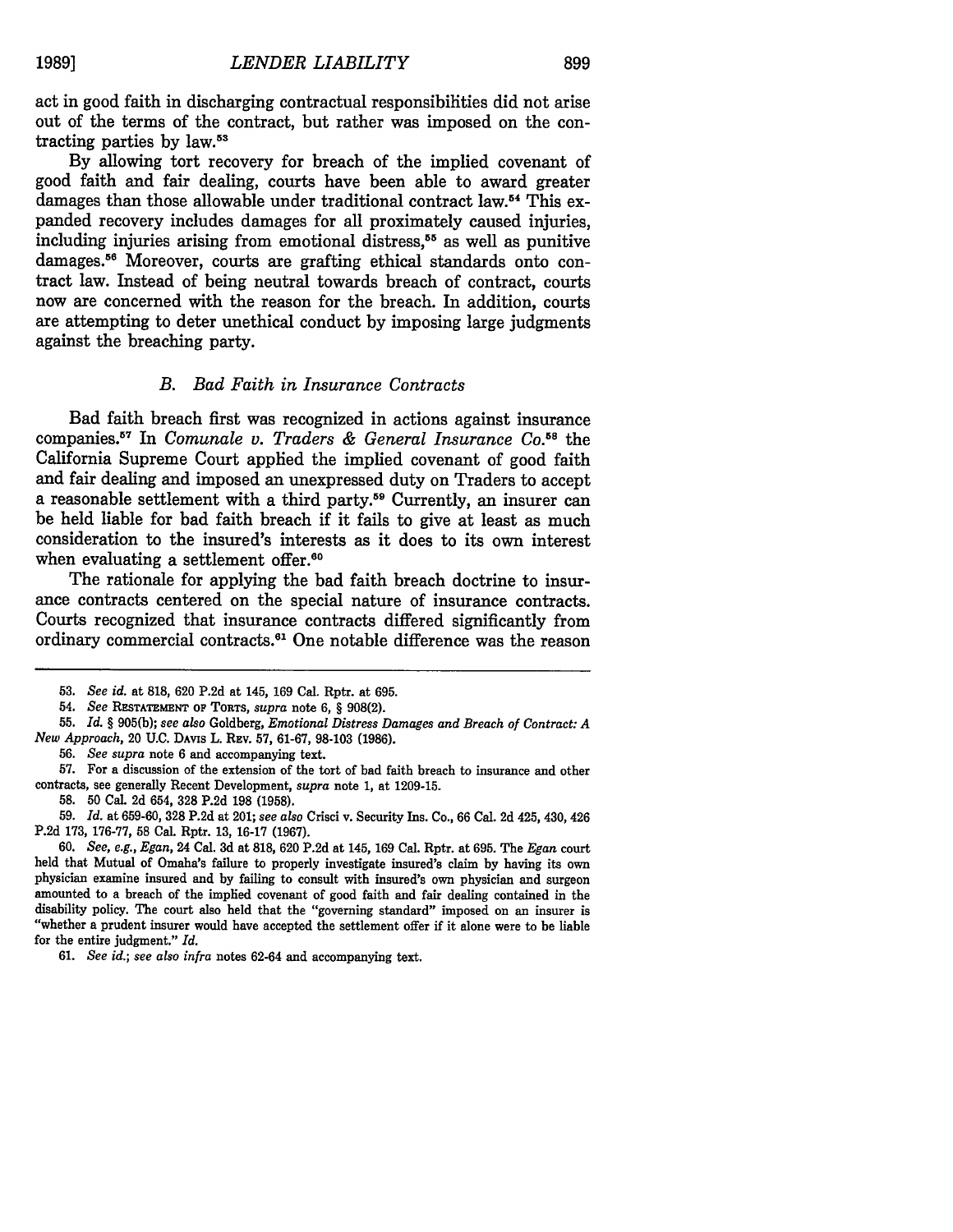an insured enters into the insurance contract. Rather than striving for a "commercial advantage," an insured seeks to obtain peace of mind and security from the insurance contract.<sup>62</sup> Additionally, courts noted the inequality of bargaining power between the insurer and insured, and declared insurance agreements to be adhesion contracts.<sup>63</sup> Furthermore, courts determined that the insurer's service was "quasi-public in nature" and that insurers "h[e]ld themselves out as fiduciaries."<sup>64</sup> By imposing on insurers the additional liability allowed under the bad faith breach doctrine,<sup>65</sup> courts can force insurers, acting as fiduciaries, to use greater care in transactions with insureds.

# *C. Bad Faith Breach in Employment Contracts*

California courts initially refused to expand bad faith breach into the commercial realm.<sup>66</sup> In *Tameny v. Atlantic Richfield Co.*,<sup>67</sup> however, the California Supreme Court declared that breach of the implied covenant of good faith and fair dealing in employment contracts could be based in tort as well as in contract law." Other California courts also

**65.** An insurer's bad faith breach of contract can result in damages for all injuries proximately caused by the breach, including damages for emotional distress, Gruenberg v. Aetna Ins. Co., 9 Cal. **3d** 566, 579-80, 510 P.2d 1032, 1040-42, 108 Cal. Rptr. 480, 488-90 (1973), and attorney fees, Brandt v. Superior Court, 37 Cal. **3d** 813, 817, 693 P.2d 796, 798, 210 Cal. Rptr. 211, 213 (1985). If the insurer acts with malice, oppression, or fraud, a court may award punitive damages. *Egan,* 24 Cal. 3d at 819, 620 P.2d at 146, 169 Cal. Rptr. at 696.

66. *See* Glendale Fed. Sav. & Loan Ass'n v. Marina View Heights Dev. Co., 66 Cal. App. 3d 101, **135** Cal. Rptr. **802** (1977). The *Glendale* court, while upholding an award of punitive damages based on promissory fraud, declared that "[w]hile a breach of the implied covenant of good faith and fair dealing may give rise to a cause of action sounding in tort in the insurance field,  $\dots$  we are not aware of any appellate court case, and none has been cited, extending that principle to other contractual relationships." *Id.* at 135 n.8, **135** Cal. Rptr. at 822 n.8 (citations omitted).

In Sawyer v. Bank of America, 83 Cal. App. **3d** 135, 145 Cal. Rptr. 623 (1978), the defendant bank refused to pay the plaintiff for fire damage to his truck. The financial institution had failed to maintain insurance on the plaintiff's truck which was in violation of the terms of an oral agreement. Although the plaintiff claimed that the financial institution's actions caused him emotional distress, the California Court of Appeals, First District, held that the financial institution was not liable for a bad faith breach action extraneous to the contract:

[I]t is not a tort for a contractual obligor to dispute his liability under the contract. Rather, the tort of breaching an implied covenant of good faith and fair dealing consists [of] bad faith action, extraneous to the contract, with the motive intentionally to frustrate the obligee's enjoyment of contract rights.

*Id.* at 139, 145 Cal. Rptr. at 625.

67. 27 Cal. 3d 167, 610 P.2d 1330, 164 Cal. Rptr. 839 (1980). The California Supreme Court in Foley v. Interactive Data Corp., 47 Cal. 3d 654, 765 P.2d 373, 254 Cal. Rptr. 211 (1988), recently disapproved of allowing a tort cause of action for breach of the implied covenant of good faith and fair dealing in employment contracts unless the employee has been discharged by the employer because of his unwillingness to participate in unlawful conduct.

68. *Id.* The plaintiff alleged that the defendant committed a bad faith breach of his employ-

<sup>62.</sup> *See Egan,* 24 Cal. 3d at 819, 620 P.2d at 145, 169 Cal. Rptr. at 695.

<sup>63.</sup> *See id.* at 820, 620 P.2d at 146, 169 Cal. Rptr. at 696.

<sup>64.</sup> *Id.*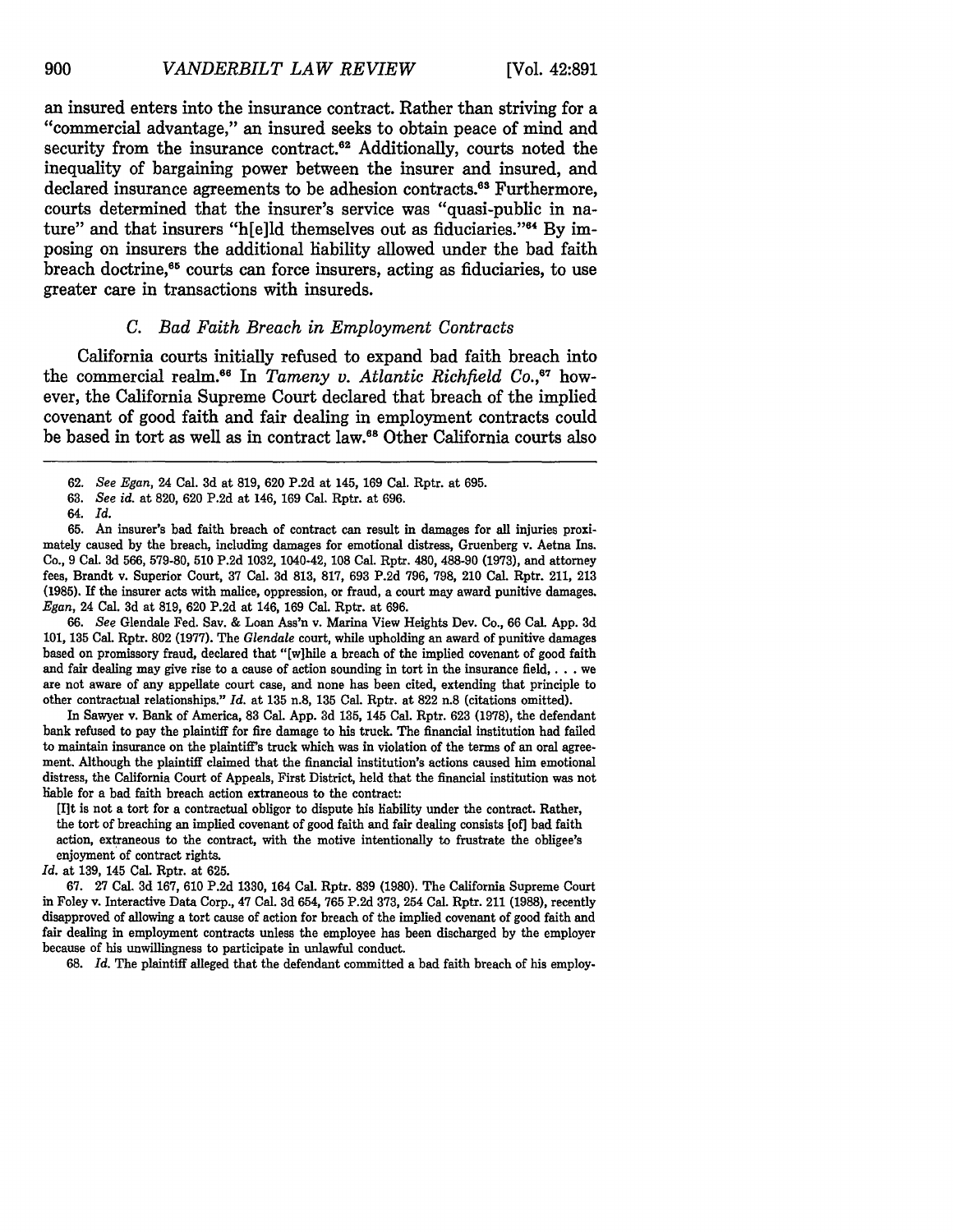have applied the bad faith breach doctrine to certain employment contracts.<sup>69</sup> Yet, other courts found a tort cause of action based on impliedin-fact promises.7 0 Thus, before the landmark case of *Seaman's Direct Buying Service, Inc. v. Standard Oil Co.*<sup>71</sup> bad faith breach was limited to insurance contracts and to certain employment contracts.

#### *D. Extension of Bad Faith Breach to Financial Institutions*

In *Seaman's* Standard **Oil** allegedly refused to recognize the sales contract it had with Seaman's. Standard's obligation under the contract was to supply oil to Seaman's. Standard also allegedly tried to interfere with Seaman's attempts to obtain authorization from the government so that Seaman's could receive the supply of oil that it needed from Standard.<sup>72</sup>

In **1971** Seaman's sought to lease space in a new marina in Eureka, California, in order to operate a marine fuel distributorship.<sup>73</sup> Because Eureka demanded written evidence of a binding oil supply contract before it would lease to Seaman's, Seaman's negotiated with Standard in order to obtain a supply agreement.<sup>74</sup> In 1972, after agreeing on all major issues, Seaman's presented a letter to Eureka as evidence of a

[W]e believe it is unnecessary to determine whether a tort recovery would additionally be available... on the theory that Arco's discharge constituted a breach of the implied-at-law covenant of good faith and fair dealing inherent in every contract. We do note in this regard, however, that authorities in other jurisdictions have on occasion found an employer's discharge of an at-will employee violative of the employer's "good faith and fair dealing" obligations, . **..** and past California cases have held that a breach of this implied-at-law covenant sounds in tort as well as contract.

*Id.* (citations omitted).

69. *See, e.g.,* Cleary v. American Airlines, **111** Cal. App. **3d** 443, 168 Cal. Rptr. 722 (1980) (holding that defendant's termination of an oral employment contract after eighteen years of satisfactory performance without legal cause breached the implied-at-law covenant of good faith and fair dealing).

70. *See, e.g.,* Pugh v. See's Candies Inc., 116 Cal. App. 3d 311, 171 Cal. Rptr. 917 (1981) (holding that employer discharging employee after 32 years of service violated the implied promise that it would not act arbitrarily in dealing with the employee).

71. 36 Cal. 3d 752, 686 P.2d **1158,** 206 Cal. Rptr. 354 (1984); *see* Recent Development, *supra* note 1, at 1212-13.

ment contract by wrongfully discharging him from his **job** of **15** years because of his refusal to participate in the company's illegal plan to fix gasoline prices. *Id.* at 169, 610 P.2d at 1330-31, 164 Cal. Rptr. at 849. The court determined this to be a cause of action under California's wrongful discharge doctrine. Id. at 179, 610 P.2d at 1336-37, 164 Cal. Rptr. at 846. Since this complaint fell within this doctrine, the court did not have to determine whether a cause of action for bad faith breach applied to employment contracts. *Id.* at 179 n.12, 610 P.2d at 1337 n.12, 164 Cal. Rptr. at 846 n.12. However, the court stated that generally, a breach of the implied covenant of good faith and fair dealing in employment contracts sounds in tort and in contract:

<sup>72.</sup> *Id.* at 761-62, 686 P.2d at 1161-62, 206 Cal. Rptr. at 357-58.

**<sup>73.</sup>** *Id.* at 759, 686 P.2d at 1160, 206 Cal. Rptr. at 356.

<sup>74.</sup> *Id.* at 759-60, **686** P.2d at 1160, 206 Cal. Rptr. at 356.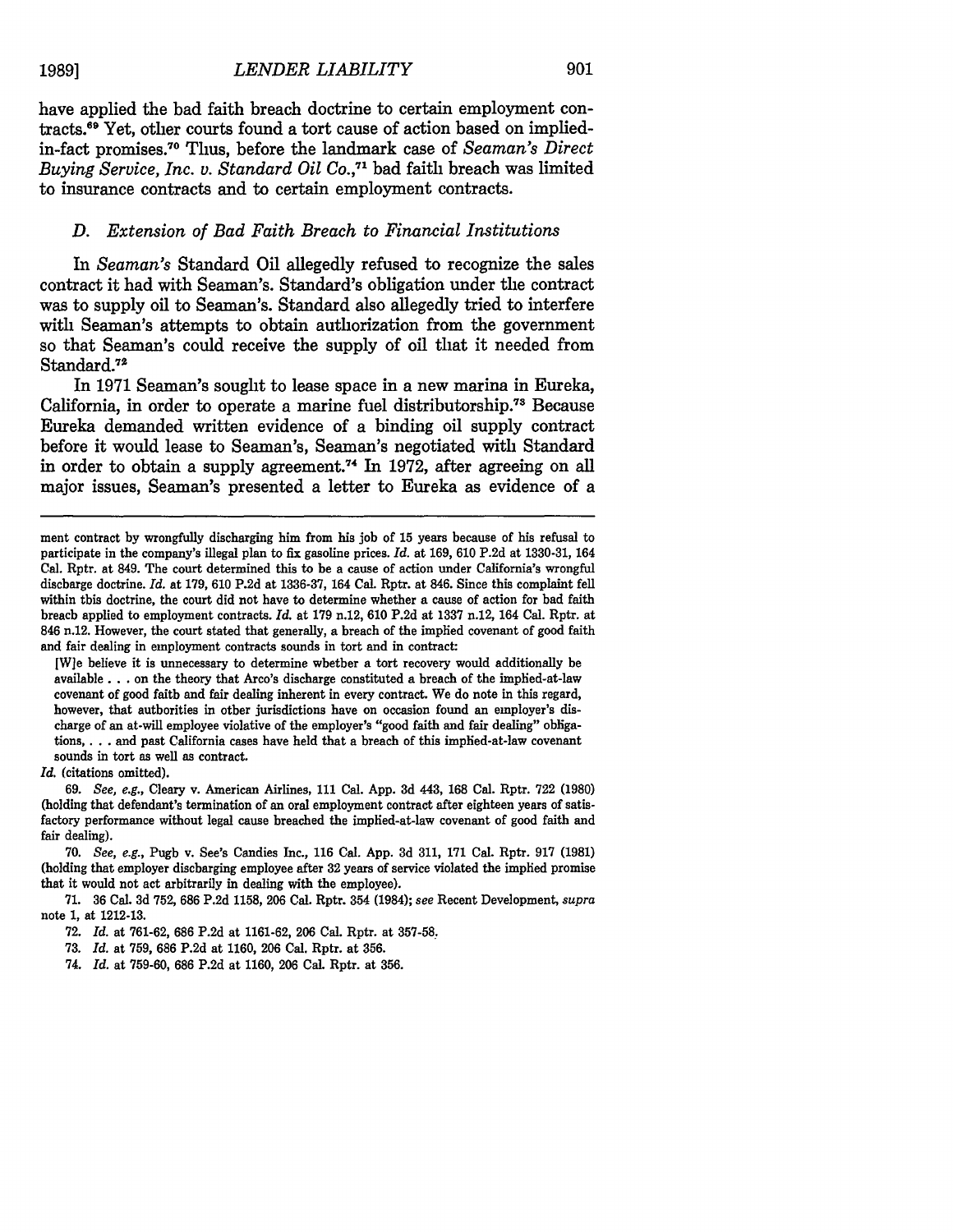binding contract. Consequently, the city granted the lease.<sup>75</sup>

One year later the Arab oil embargo was implemented and Standard informed Seaman's that because of the new federal fuel allocation program Standard would not supply Seaman's with oil pursuant to the prior contract between the parties. 76 In response to Seaman's numerous requests and appeals, the Federal Energy Office told Seaman's that it would issue a supply order only if Seaman's could establish that it had a valid supply contract with Standard.<sup>77</sup> When asked to stipulate the existence of the contract, Standard refused, knowing that Seaman's could not afford a trial to prove the existence of the contract.<sup>78</sup> Because Seaman's no longer had an oil supply contract, it was forced out of business.<sup>79</sup> Seaman's then brought suit against Standard,<sup>80</sup> alleging that Standard tortiously breached the implied covenant of good faith and fair dealing.<sup>81</sup> The jury held in favor of Seaman's.<sup>82</sup>

On appeal, the California Supreme Court determined that an implied-at-law duty of good faith and fair dealing might interfere with freedom to contract and, thus, refused to extend the application of bad faith breach to commercial contracts.<sup>83</sup> The court recognized the "special relationship" involved in insurance contracts, including elements of public interest, adhesion, and fiduciary responsibility, and determined that only in these types of relationships, along with certain employment relationships, could a court apply the bad faith breach doctrine.<sup>84</sup> The majority, however, did create a separate tort of bad faith denial of a contract. 85

- **75.** *Id.* at **760, 686 P.2d** at **1161, 206** Cal. Rptr. at **357.**
- **76.** *Id.* at **760-61, 686 P.2d** at **1161, 206** Cal. Rptr. at **357.**
- **77.** *Id.* at **761, 686 P.2d** at **1162, 206** Cal. Rptr. at **358.**
- **78.** *Id.* at **761-62, 686 P.2d** at **1162, 206** Cal. Rptr. at **358.**
- **79.** *Id.*
- **80.** *Id.* at **762, 686 P.2d** at **1162, 206** Cal. Rptr. at **358.**

**81.** *Id.* The court did not elaborate on Seaman's theory under which it was alleging bad faith breach because it held Standard liable for bad faith breach of contract under its own theory. *Id.* at **768-69, 686 P.2d** at **1166-67, 206** Cal. Rptr. at **362-63;** *see also infra* note **85** and accompanying text.

- **82.** *Seaman's,* **36** Cal. **3d** at **762, 686 P.2d** at **1162, 206** Cal. Rptr. at **358.**
- **83.** *Id.* at **769, 686 P.2d** at **1166-67, 206** Cal. Rptr. at **362-66.**
- 84. *Id.* at **768-69 &** n.6, **686 P.2d** at **1166 &** n.6, **206** Cal. Rptr. at **362 &** n.6.

**85.** *Id.* at **769-70, 686 P.2d** at **1166-67, 206** Cal. Rptr. at **362-63.** The court determined that "a party may incur tort remedies when, in addition to breaching the contract, it seeks to shield itself from liability **by** denying, in bad faith and without probable cause, that the contract exists." *Id.* at **769, 686 P.2d** at **1167, 206** Cal. Rptr. at **363.** The court remanded the case for a new trial because the jury was not instructed that Standard must have denied the existence of the contract in bad faith in order to be liable to Seaman's for tortious breach of the contract. *Id.* at 744, **686 P.2d** at **1170, 206** Cal. Rptr. at **366.**

For a thorough discussion of *Seaman's,* see Comment, Seaman's Direct Buying Service, Inc. v. Standard Oil Co.: *Tortious Breach of the Covenant of Good Faith and Fair Dealing in a Noninsurance Commercial Contract Case,* **71 IOWA** L. **REv. 893 (1986);** and Comment, *Sailing the Un-*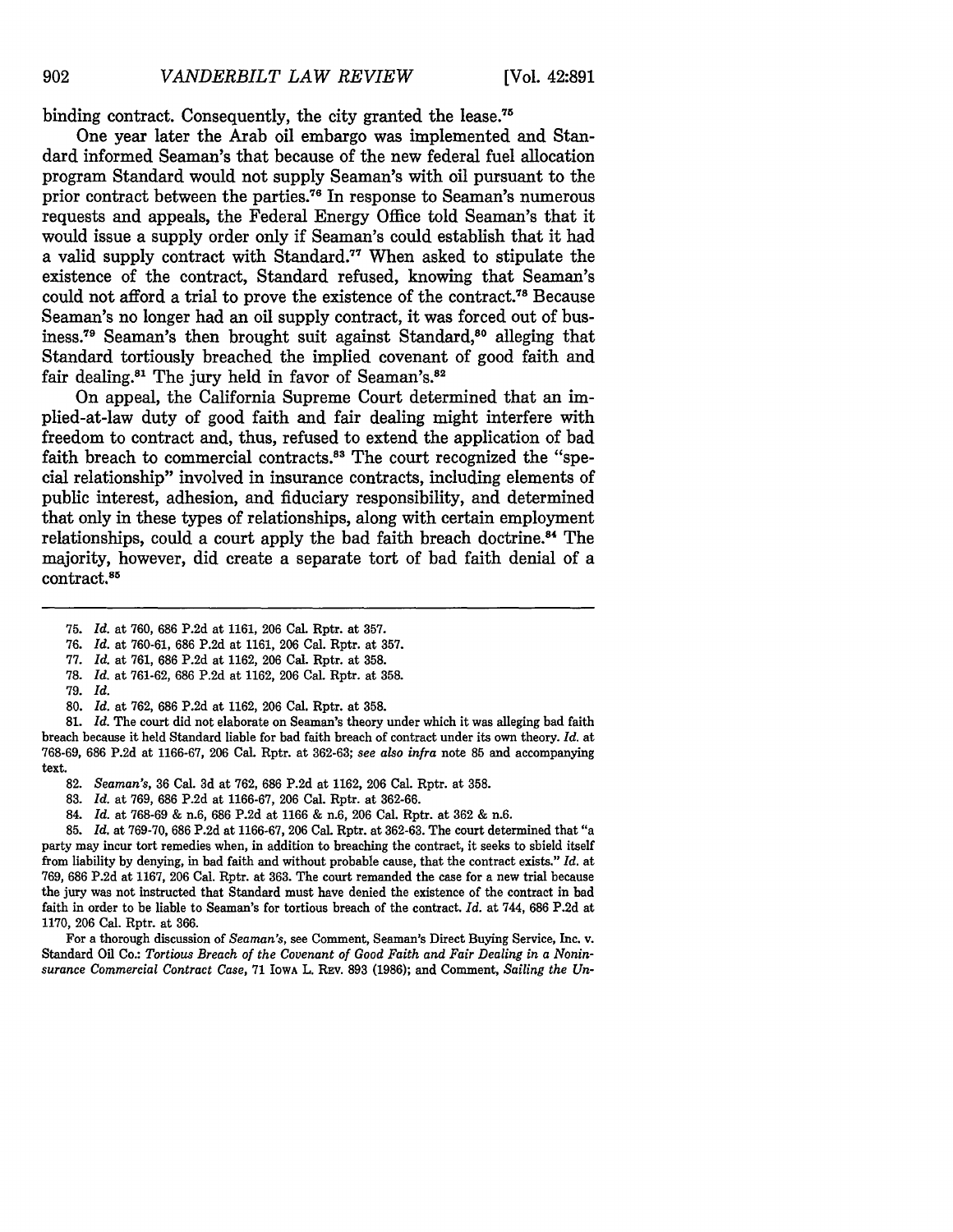*A "Seaman's"* cause of action can arise in lender liability litigation. For example, in 999 v. C.I.T. Corp.,<sup>86</sup> 999, the borrower, sought to obtain a loan from C.I.T. 999 gave C.I.T. a deposit of 25,000 dollars in accordance with a handwritten letter containing the terms of the "proposed financing. 's7 The letter did not mention any prepayment penalty. Several weeks later, however, C.I.T. informed 999 that it had added a 25,000 dollar per month prepayment penalty.88 999 refused to accept the new term and sought alternative financing. 999, however, was unable to obtain alternative financing before it incurred a loss on one of its investments.<sup>89</sup> The Ninth Circuit held C.I.T. liable on contract principles, but declared that a *Seaman's* cause of action could apply in this context.90

The California Court of Appeals applied the *Seaman's* cause of action in *Commercial Cotton Co. v. United California Bank*.<sup>91</sup> The court held that United California Bank had breached the implied covenant of good faith and fair dealing by asserting a defense that it knew to be without merit in an effort to avoid bearing the loss resulting from its own negligence.<sup>92</sup> The jury awarded the plaintiff 124,000 dollars in damages, including damages for emotional distress and negligent payment, as well as punitive damages for breach of the implied covenant of good faith and fair dealing.<sup>93</sup>

The California Supreme Court, on appeal, affirmed the judgments for negligent payment and breach of the covenant of good faith and fair

87. *Id.* at 868. The \$25,000 was apparently prepayment for certain costs and expenses.

89. *Id.*

91. 163 Cal. App. **3d** 511, 209 Cal. Rptr. **551** (1985); *see* Recent Development, *supra* note 1, at 1219-20.

92. *Id.* at 514, 209 Cal. Rptr. at 553. The client brought suit after the bank negligently paid two checks containing unauthorized signatures and then refused to recredit the account. *Id.*

93. *Id.* at 513-14, 209 Cal. Rptr. at 552.

*charted Seas of Bad Faith:* Seaman's Direct Buying Service, Inc. v. Standard Oil Co., 69 **MINN.** L. REV. 1161 (1985).

<sup>86. 776</sup> F.2d 866 (9th Cir. 1985). Although the company 999 was in serious financial trouble, the transaction gave 999 an opportunity to operate a "captive buyer" that would manufacture products from raw materials processed by another 999 subsidiary. *Id.* at 868. Because the manufacturing company was nearly insolvent, however, its creditors demanded that 999 guaranty the company's debts in return for the creditors promise to continue supplying the company with necessary operating materials. *Id.*

<sup>88.</sup> *Id.*

<sup>90.</sup> *Id.* at 870. Several recent cases have rejected bad faith breach as it applies to financial institutions. *See, e.g.,* Betterton v. First Interstate Bank, 800 F.2d 732 (8th Cir. 1986) (holding that since Arizona courts had not extended bad faith breach from insurance contracts to employment contracts, the tort should not be extended to lending contracts; thus, a borrower is limited to contractual remedies only); Rigby Corp. v. Boatmen's Bank & Trust Co., 713 S.W.2d 517 (Mo. Ct. App. 1986) (holding that good faith obligations are contractual and do not give rise to a cause of action sounding in tort).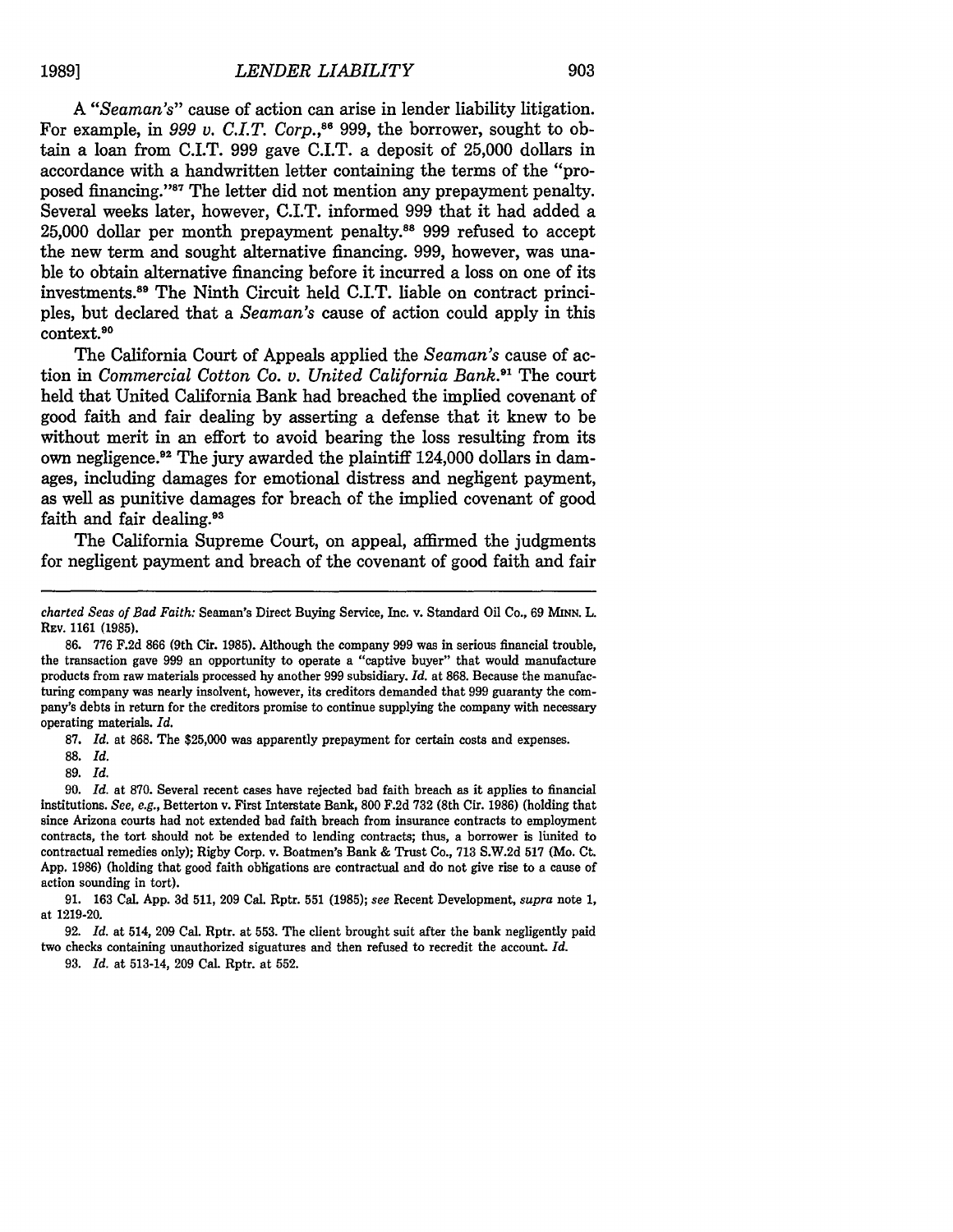dealing, but reversed the judgment for infliction of emotional distress.<sup>94</sup> In its analysis, the court declared that breach of the covenant of good faith and fair dealing could be applied outside of insurance contracts. The court also noted that *Seaman's* did not preclude the application of this doctrine to ordinary commercial contracts.<sup>95</sup> The court justified its position of allowing United California Bank to be held liable for breach of the implied covenant of good faith and fair dealing **by** noting the similarities between the contract of an insurance company and its insured and that of a financial institution and its client.<sup>96</sup> The court determined that at least a quasi-fiduciary relationship exists between the financial institution and its client.<sup>97</sup> Thus, the court declared that the financial institution's assertion of a nonmeritorious defense constituted a bad faith breach.

After *Commercial Cotton,* it appeared that the California courts only would allow recovery for bad faith breach **by** a financial institution if a "special relationship" existed between the two parties, similar to the relationship found to exist between an insurer and its insured.

# III. FURTHER **EXTENSION** OF BAD FAITH BREACH INTO COMMERCIAL **CONTRACTS:** No SPECIAL RELATIONSHIP **NEEDED**

# *A.* K.M.C. Co. v. Irving Trust Co.

In *K.M.C. Co. v. Irving Trust Co.*<sup>98</sup> the Sixth Circuit held that a financial institution's acceleration of its client's indebtedness constituted a breach of the implied covenant of good faith and fair dealing. K.M.C. operated its business on a **3.5** million dollar line of credit from Irving Trust.<sup>99</sup> All advances to K.M.C. were on a demand basis, but

**97.** *Id.*

<sup>94.</sup> *Id.* at **516-17, 209** Cal. Rptr. at **554-55.** The court stated that emotional distress arising from breach of the covenant of good faith and fair dealing must be "severe, i.e., substantial or enduring as distinguished from trivial or transitory." *Id.* at **517, 209** Cal. Rptr. at **555.** The court determined the plaintiff's emotional distress was short-lived and therefore not severe enough to rise to a cause of action. *Id.*

**<sup>95.</sup>** *Id.* at **516, 209** Cal. Rptr. at 554 (stating that the California Supreme Court found it unnecessary to determine how far the *Seaman's* doctrine should extend to ordinary commercial contracts, if at all).

<sup>96.</sup> *Id.* The court noted that a client depends on the financial institution's honesty and expertise to protect his funds. *Id.* **A** financial institution stands in a superior bargaining position in relation to its client. *Id.* The government regulates financial institutions as heavily as it does the insurance industry; and a financial institution, like the insurance industry, provides a vital service affected with public interest. *Id.*

**<sup>98. 757</sup> F.2d 752** (6th Cir. **1985);** *see also* Recent Development, *supra* note **1,** at **1217-18;** Special Project Note, *Lender Liability, supra,* at notes **208-21** and accompanying text; Special Project Note, *Written Agreements, infra,* at note 104 and accompanying text.

**<sup>99.</sup>** *Id.* at 754. K.M.C. secured its line of credit with its accounts receivable and inventory, which **K.M.C.** deposited into a "blocked account" at Irving Trust. Id. at **759. A** "blocked account" is a lender-controlled account that holds accounts receivable receipts derived from the borrower's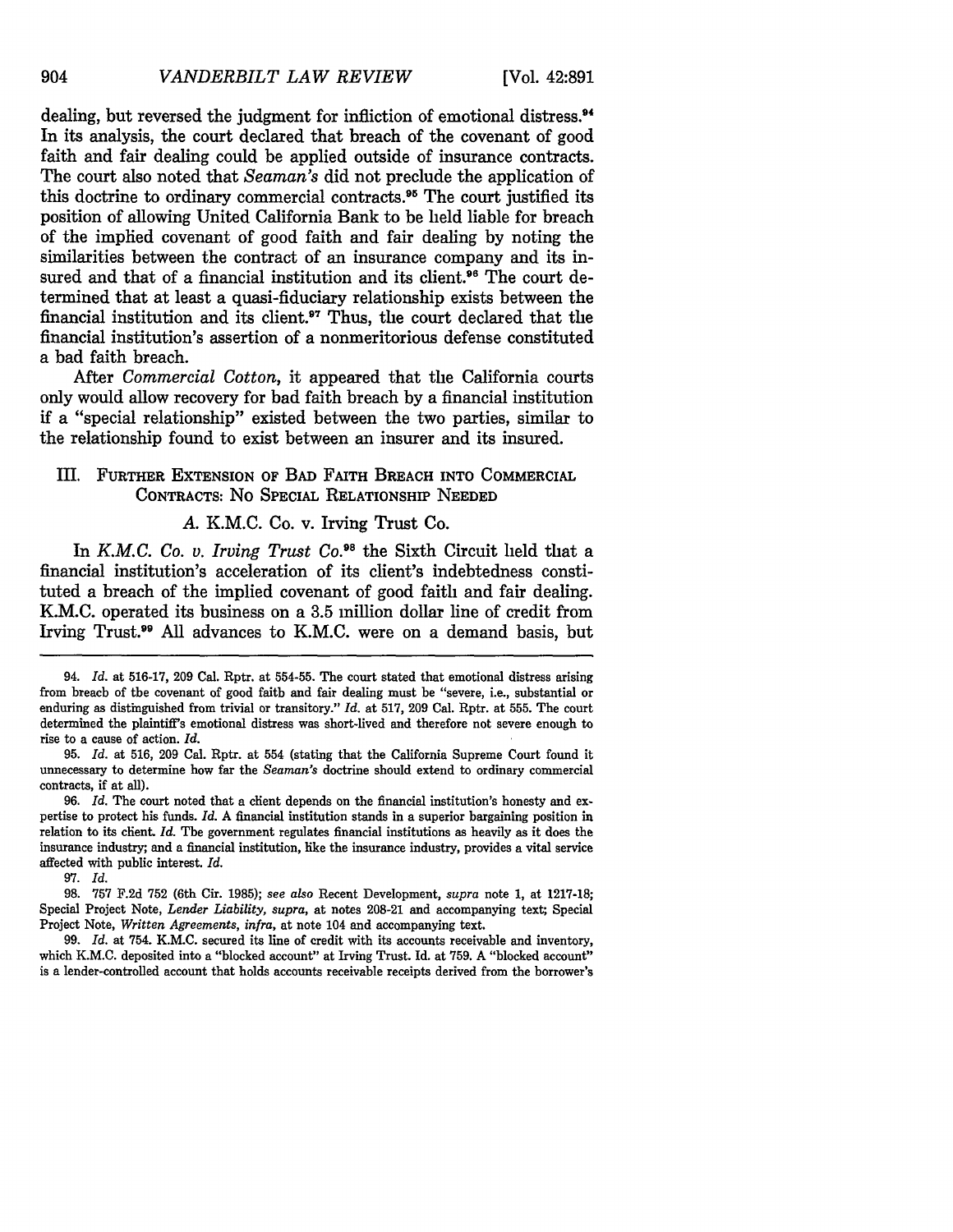Irving Trust had no contractual obligation to advance any funds.100

On March **1, 1982,** without notice, Irving Trust refused to advance K.M.C. **800,000** dollars even though the advance would have left K.M.C. well within the 3.5 million dollar credit limit,<sup>101</sup> and despite the fact that Irving Trust was secured to the full amount of the anticipated **800,000** dollar advance request.102 Irving Trust's refusal to make the advance forced K.M.C. out of business. $108$ 

K.M.C. brought an action against Irving Trust asserting that its refusal, without prior notice, to make the requested advance was a breach of its duty of good faith, implied into the loan agreement.<sup>104</sup> The jury awarded K.M.C. **7.5** million dollars, which was affirmed on appeal.<sup>105</sup> The court rejected Irving Trust's contention that the client was required to demonstrate dishonesty on the financial institution's part. Rather, the court held that if a financial institution abused its discretion in exercising the demand provision, this fact alone was sufficient to establish a breach of the duty of good faith.<sup>106</sup> The court also noted that good faith required Irving Trust to give notice to K.M.C. before termination of the line of credit in order to allow K.M.C. to obtain alternative financing.<sup>107</sup> In reaching this conclusion, the court analogized the

operations. The borrower's customers mail their payments directly to the lender, and the lender then deposits the receipts into the account. As K.M.C.'s receivables were collected, Irving Trust advanced it additional funds up to the credit limit. *Id.*

**101.** *Id.* at **762.**

102. *Id.* at **762-63.**

**103.** *Id.* at 754. K.M.C.'s checks bounced as a result of Irving Trust's refusal to advance the funds it needed. *See* Hilfinger, K.M.C. Co. v. Irving Trust Co.: *Discretionary Financing and the Implied Duty of Good Faith,* **81** Nw. **U.L. REv. 539,** 542 **(1987)** (citing Plaintiff's Complaint at 4-6, K.M.C. Co. v. Irving Trust Co., **757 F.2d 752** (6th Cir. **1985)** (No. **CIV-3-82-365)).** Moreover, K.M.C. was unable **to** obtain alternative financing. *Id.* These factors led to K.M.C.'s bankruptcy. *Id.*

104. *K.M.C. Co.,* **757 F.2d** at 754.

**105.** *Id.* at **755, 766.**

**106.** *Id.* at **760-61.** Irving Trust stated that in order to determine whether it acted in good faith, a court should use a subjective test and determine whether it believed there were valid reasons for refusing to advance funds to K.M.C. *Id.* at 760. The Sixth Circuit, however, opted to measure Irving Trust's behavior by objective standards--that is, it looked to see "whether a reasonable loan officer in the same situation would have refused to advance funds to K.M.C. without notice as [was done] on March 1, 1982." *Id.* at 761. The court determined that Irving Trust acted unreasonably and thus breached the implied covenant of good faith and fair dealing. *Id.*

107. *Id.* at 763.

**<sup>100.</sup>** *Id.* Essentially, the arrangement between K.M.C. and Irving Trust was a pattern of Irving Trust covering of K.M.C.'s overdrafts. The court noted that **if** K.M.C. could not obtain alternative financing, and if Irving Trust refused to advance K.M.C. funds, this would leave K.M.C. without capital until it could pay off some amount of the line of credit it owed Irving Trust. *Id.* Moreover, the court determined that companies similar to K.M.C. (a medium-sized company in the wholesale grocery business) could not operate without outside financing. *Id.* Thus, this type of financing left K.M.C. "entirely at the whim or mercy of Irving, absent an obligation of good faith performance." *Id.*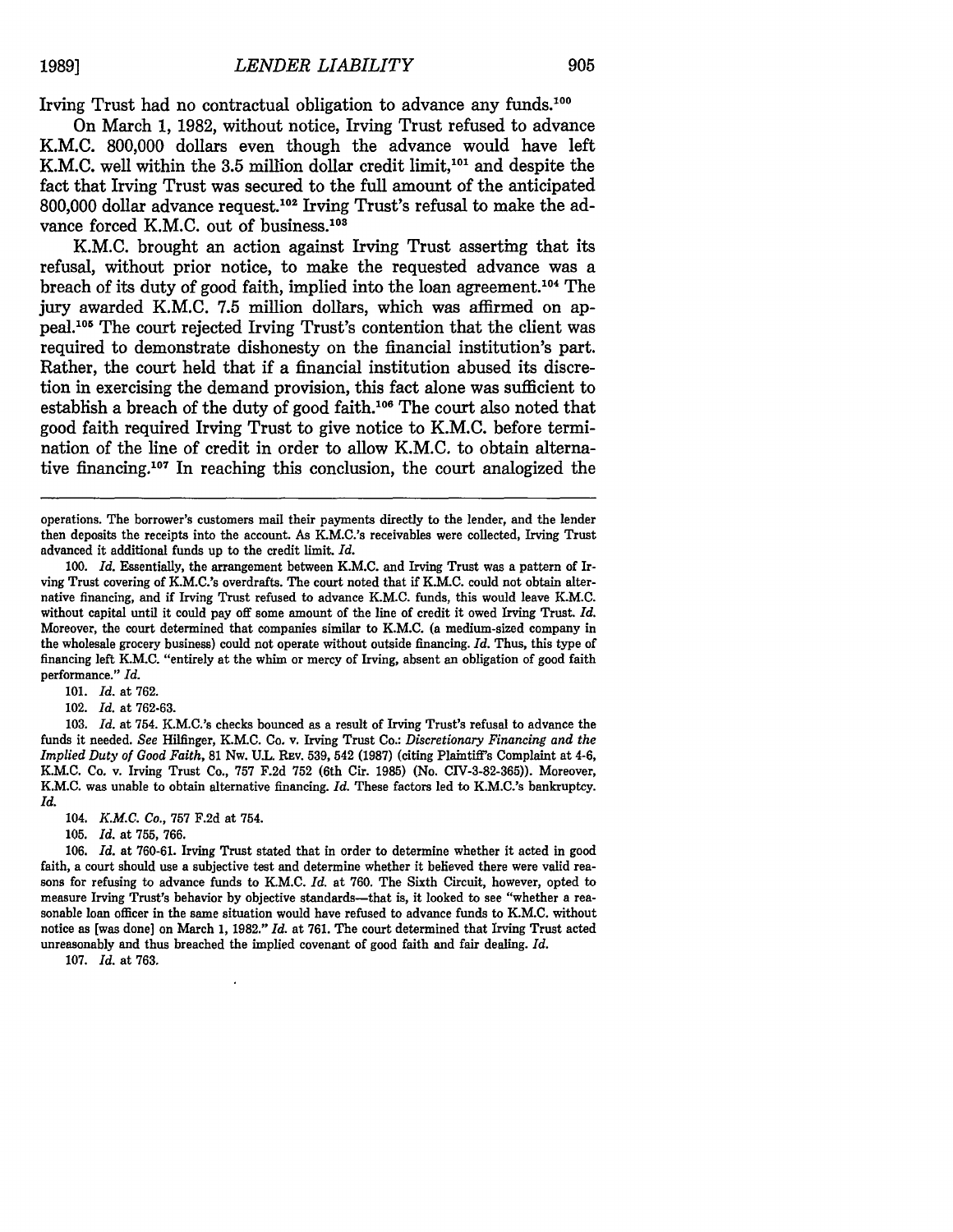case to **U.C.C.** section 2-309, which requires reasonable notification to the other party before terminating a contract.<sup>108</sup>

Contrary to the California Supreme Court's holding in *Commercial Cotton,* the Sixth Circuit in *K.M.C. Co.* imposed on the financial institution the duty to act in good faith and to deal fairly in its transactions with its chent even in the absence of a "special relationship."

## *B. Other Cases*

# 1. Conduct Relating to Checking Accounts

In several cases, courts have held that a financial institution's actions with regard to its client's checking accounts had breached the duty of good faith and fair dealing.<sup>109</sup> In these situations, the financial institutions initiated actions on their clients' checking accounts that created overdraft situations, without first notifying the client.

For example, in *First National Bank v. Twombly*,<sup>110</sup> the Montana Supreme Court held First National Bank liable for accelerating its clients' indebtedness. In *Twombly,* the clients signed a promissory note calling for a lump sum payment in August 1979.<sup>111</sup> The clients entered into a one year lease with the option to buy the restaurant after the lease's expiration.<sup>112</sup> The lease expired in July 1979, however, and the Twomblys were faced with the probability of unemployment since they were not exercising their option to buy the restaurant.<sup>113</sup> Because of the possibility of unemployment, the Twomblys became concerned about repaying the note, which was due in one month.<sup>114</sup> Consequently, the chents entered into a new agreement with First National Bank's loan officer which converted the lump sum payment arrangement into an in-

<sup>108.</sup> *Id.* at 759 (citing U.C.C. § 2-309 (1987)). The court noted that comment **8** to U.C.C. § 2- **309** states that "'[t]he application of principles of good faith and sound commercial practice normally call for such notification of the termination of a going contract relationship as will give the other party reasonable time to seek a substitute arrangement.'" *Id.* (quoting U.C.C. § 2-309 comment **8** (1987)).

<sup>109.</sup> *See, e.g.,* Tribby v. Northwestern Bank, 217 Mont. 196, 704 P.2d 409 (1985) (holding that Northwestern Bank's cancellation of a provision allowing its client to write checks in excess of the balance in his account, without notice, and in retaliation against the client because of an action brought by him to enforce the terms of an account agreement, amounted to a breach of the implied covenant of good faith and fair dealing); First Nat'l Bank v. Twombly, 213 Mont. 66, **689** P.2d 1226 (1984) (holding that First National Bank's creation of an overdraft situation in its clients' account constituted a breach of the implied covenant of good faith and fair dealing); *see also* Recent Development, *supra* note 1, at 1220-22.

<sup>110. 213</sup> Mont. 66, 689 P.2d 1226 (1984).

<sup>111.</sup> *Id.* at **68,** 689 P.2d at 1228.

<sup>112.</sup> *Id.*

<sup>113.</sup> *Id.* The Twomblys did not exercise their option to buy the restaurant because of failed negotiations with the owner. *Id.* Thus, the Twomblys faced the probability of unemployment in July 1979 when the restaurant's lease terminated.

<sup>114.</sup> *Id.*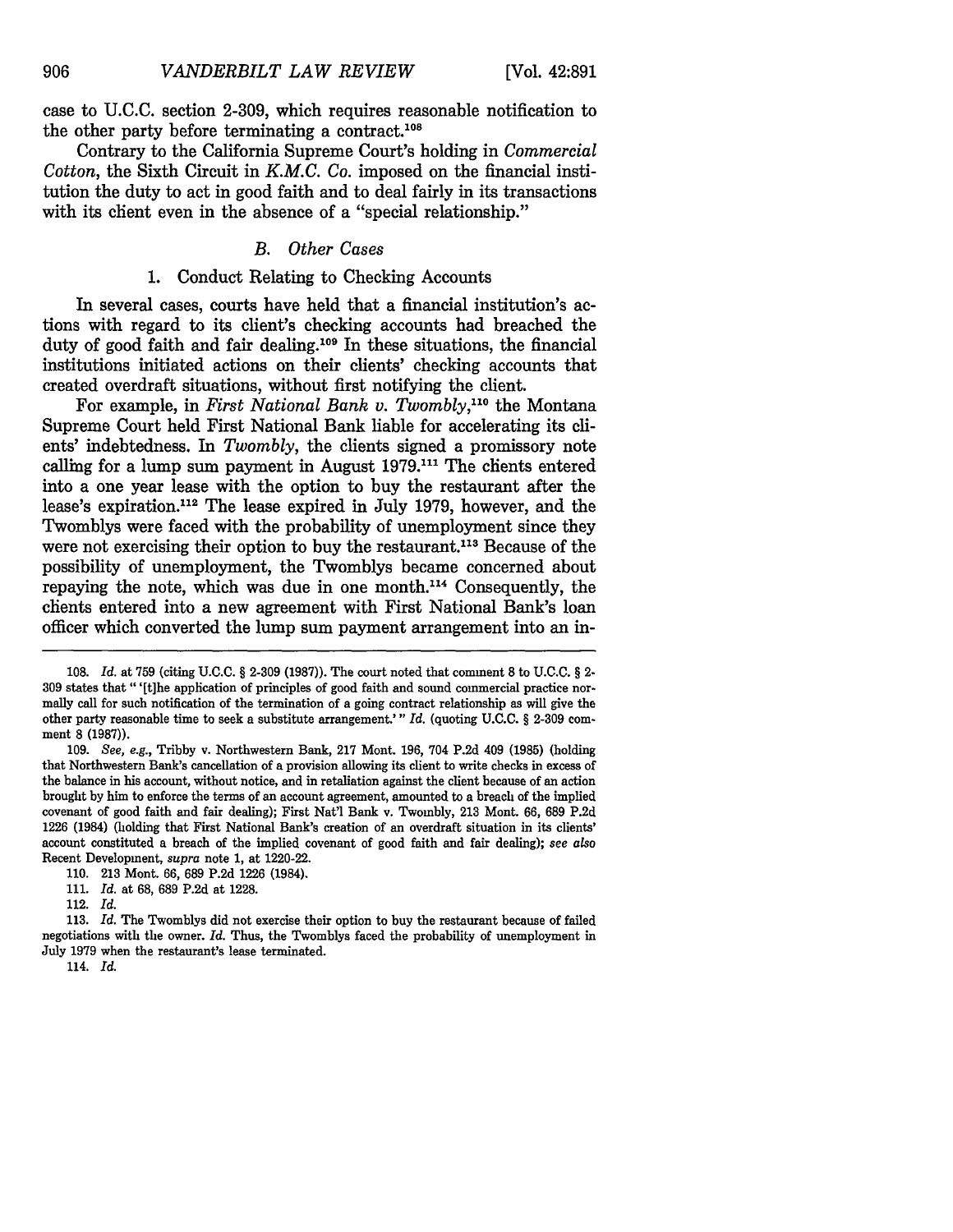stallment plan.<sup>115</sup> Before the transaction was completed, however, the loan officer was called out of town.<sup>116</sup> He told the Twomblys that they could continue the transaction with First National Bank's vice president, and that he would inform the vice president concerning the current status of the agreement.<sup>117</sup>

When the Twomblys contacted the vice president, he claimed that he knew nothing about the transaction.<sup>118</sup> Moreover, he refused to convert the lump sum payment plan into an installment loan arrangement because the Twomblys currently were unemployed.<sup>119</sup> The vice president also determined the loan to be in jeopardy, and accelerated its due date.120 Finally, he offset the amount of the loan against the amount in the Twomblys' checking account, but failed to notify them of his action.<sup>121</sup> As a result of First National Bank's acceleration of the loan and its offset action, several of the Twomblys' checks were returned for insufficient funds.<sup>122</sup>

Citing U.C.C. sections 1-203 and 1-208 as applicable in this situation, the court stated that when the duty to exercise good faith is imposed by law rather than by the contract itself, breach of that duty is tortious.<sup>123</sup> The court declared that the Twomblys could recover punitive damages if First National Bank's conduct was in reckless disregard of the Twomblys' rights.<sup>124</sup> The court also noted that a jury could have found that First National Bank acted in a sufficiently culpable manner to justify the imposition of punitive damages. $125$ 

116. *Id.*

118. *Id.*

120. *Id.* at **70,** 689 **P.2d** at 1229. The only reason the vice president gave in support of his insecurity was a phone conversation he had with Mr. Twombly who stated he would not be able to repay the promissory note in August. *Id.* at 70, 689 P.2d at 1228-29. The court also noted that the vice president did not try to find out whether the Twomblys were planning to leave the community or to establish any other facts to support his finding of insecurity. *Id.* at **71, 689 P.2d** at **1229.**

121. *Id.* at **70, 689 P.2d** at **1229.**

122. *Id.* at **71, 689 P.2d** at **1229.**

123. Id. at 73, 689 P.2d at 1230. Section 1-203 of the U.C.C. imposes on the parties to a contract the obligation of good faith in its performance and enforcement. U.C.C. § 1-203 (1987): see *also supra* notes 26-30 and accompanying text. Section **1-208** of the **U.C.C.** states that a party may "accelerate payment or performance. **.** . 'at will' or 'when he deems himself insecure'" only if the party "in good faith believes that the prospect of payment or performance is impaired." U.C.C. *§* 1-208 **(1987).**

124. *Twombly,* 213 Mont. at 71, 689 P.2d at 1229.

125. *Id.* The court noted that under state statutory law, a party could recover punitive damages if malice, oppression, or fraud were shown. The court defined malice to be:

[w]hen a person knows or has reason to know of facts which create a high degree of risk of harm to the substantial interests of another, and either deliberately proceeds to act in con-<br>scious disregard of or indifference to that risk, or recklessly proceeds in unreasonable disre-

<sup>115.</sup> *Id.*

<sup>117.</sup> *Id.*

<sup>119.</sup> *Id.*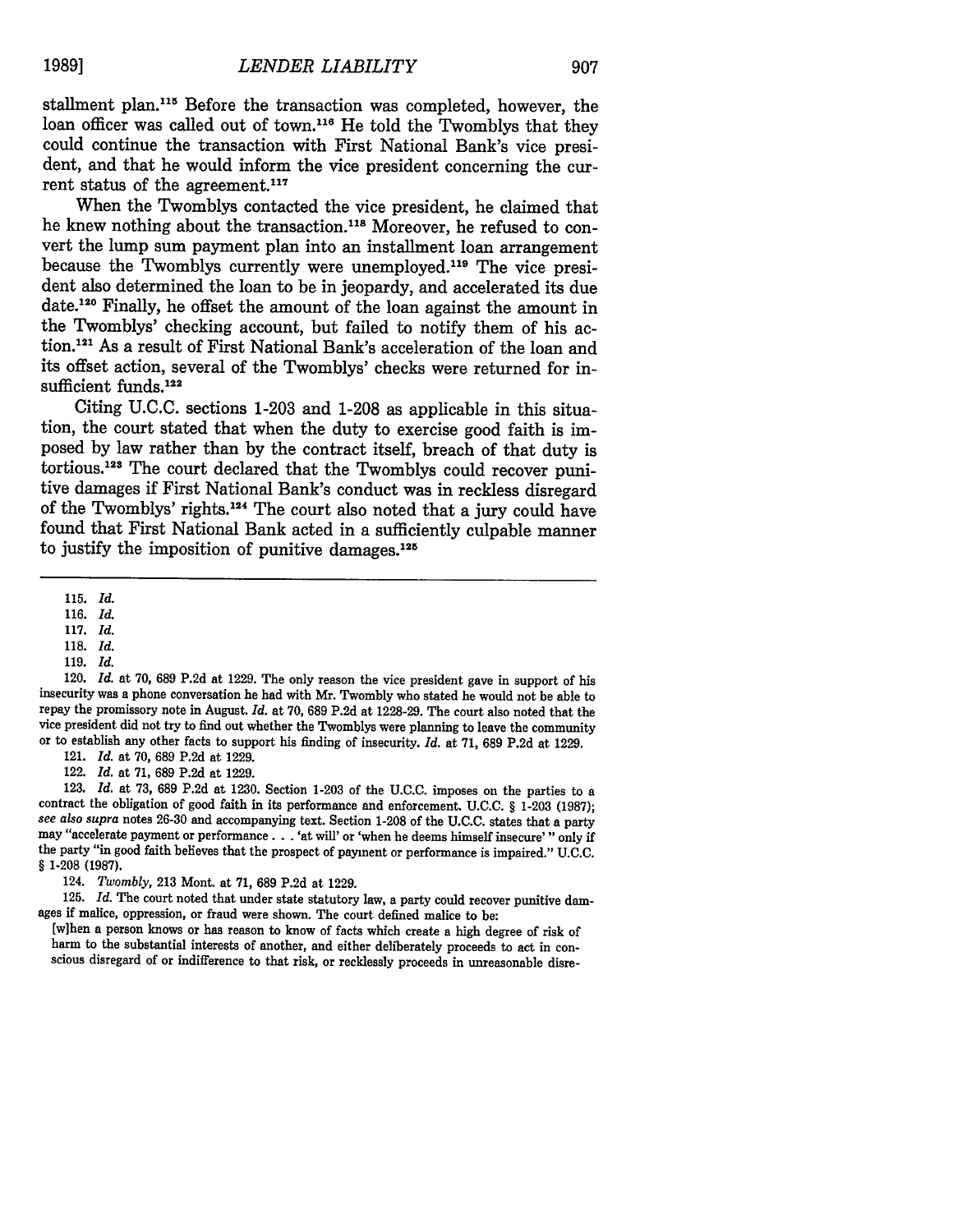Similarly, in *Tribby v. Northwestern Bank*<sup>126</sup> the court held that Northwestern Bank had violated the covenant of good faith and fair dealing when, without notice to the client, it cancelled a provision in its client's checking account that would cover overdrafts.<sup>127</sup> Northwestern Bank allegedly took this action in retaliation against the client for bringing an action to enforce the terms of an account agreement.<sup>128</sup> The court cited *Twombly* in support of its decision to hold Northwestern Bank liable for punitive damages because of its tortious breach of the covenant of good faith and fair dealing. $129$ 

### 2. Conduct Relating to Loan Processing

In *Jacques v. First National Bank*<sup>130</sup> the Maryland Supreme Court found that First National Bank had committed a bad faith breach of contract **by** failing to use due care in processing a loan application. First National Bank agreed to make a loan of 41,400 dollars at **11.875** percent interest even though the Jacques' had applied for a 112,000 dollar loan.<sup>131</sup> When the Jacques' discovered that First National Bank only was committed for 41,400 dollars, they applied with another financial institution and received a commitment for **110,000** dollars, but at **13.875**

128. *Id.* at 201, 704 P.2d at 412.

129. *Id.* at 211-12, 704 P.2d at 419. The court expressly stated that it was not holding that every contract or statutorily imposed obligation, alone, carries an implied covenant of good faith and fair dealing which, if breached, would allow for recovery in tort. *Id.* at 212, 704 P.2d at 419. The court noted that in this case, however, the circumstances were similar to those in *Twombly* so as to justify an instruction to the jury to consider recovery in tort, and more specifically, punitive damages. *Id.* at 211-12, 704 P.2d at 419. The court said that the financial institution's conduct, like the financial institution's conduct in *Twombly,* might "support a finding of reckless disregard for Tribby's rights." *Id.* at 212, 704 P.2d at 419. Moreover, it noted that "the bank stands in the position of superior bargaining power to its customer that was noted in *Twombly;* and the evidence might support a finding that the bank breached an obligation to Tribby." *Id.*

For cases holding that a bank's actions resulting in an overdraft situation of a client's checking account did not breach the covenant of good faith and fair dealing, see Luxonomy Cars, Inc. v. Citibank 65 A.D.2d 549, 408 N.Y.S.2d 951 (App. Div. 1978) (holding that Citibank's acceleration of its loan to Luxonomy without notice and its use of Luxonomy's checking account balance to cover the loan did not amount to a breach of the implied covenant of good faith and fair dealing, even though Citibank's action caused several of Luxonomy's checks to bounce); and Happy Cattle Feeders, Inc., v. First Nat'l Bank, 618 S.W.2d 424 (Tex. Civ. App. 1981) (holding that First National Bank's acceptance of a check from its [the bank's] client that created an overdraft situation on another client's account, and its subsequent refusal to honor two of Happy Cattle Feeders' checks drawn from the same account did not breach the implied covenant of good faith and fair dealing).

130. **307** Md. 527, 515 A.2d 756 (1986).

131. *Id.* at 529-30, 515 A.2d at 757.

gard of or indifference to that risk **....**

*Id.* at 73, **689** P.2d at 1230 (quoting Owens v. Parker Drilling Co., 207 Mont. 446, 451, 676 P.2d 162, 164 (1984)). The court remanded the case for a new trial on punitive damages only, since the trial court refused to submit the issue of punitive damages to the jury. *Id.* at 71, 689 P.2d at 1229.

<sup>126.</sup> **217** Mont. 196, 704 P.2d 409 (1985). 127. *Id.* at 212, 704 P.2d at 419.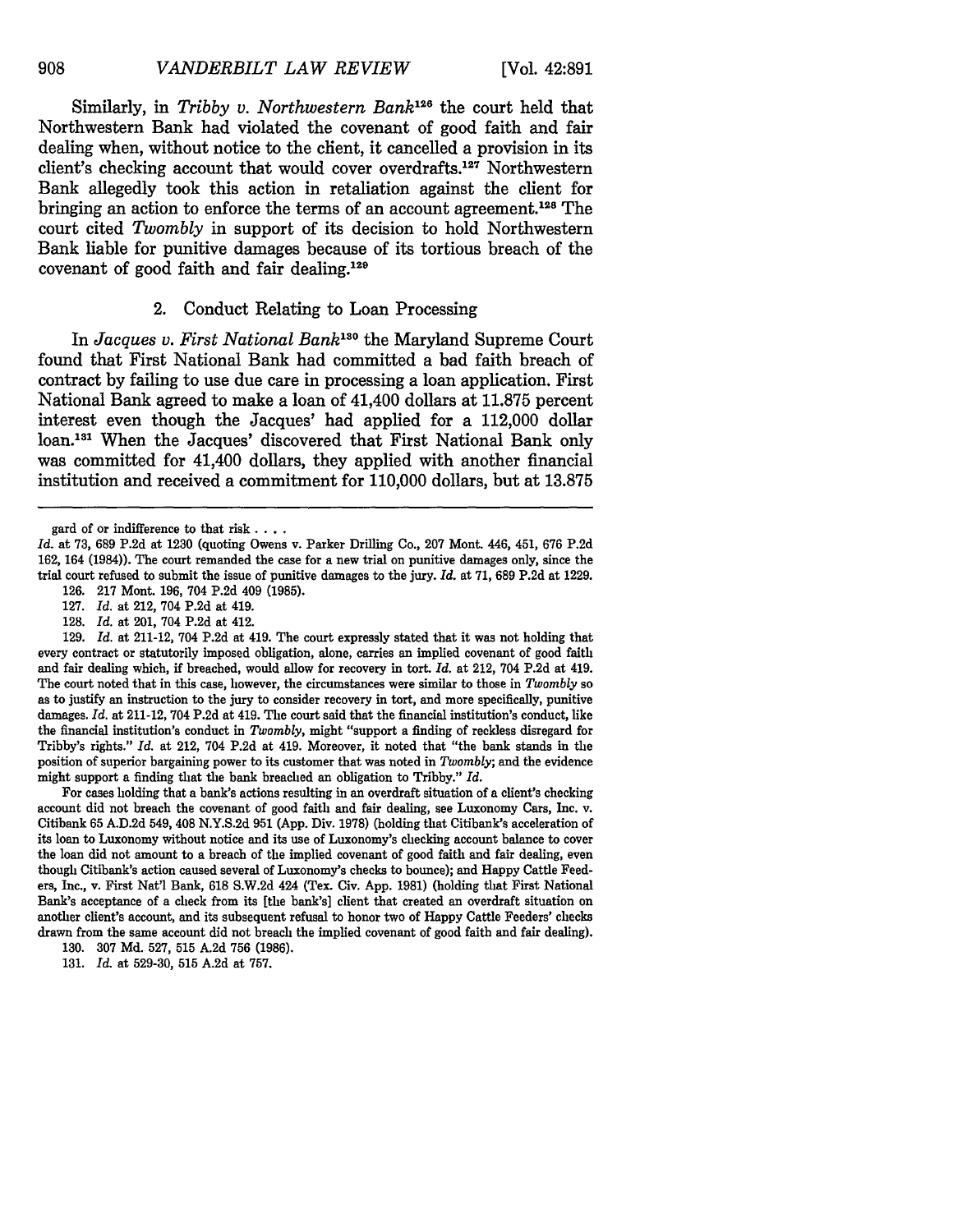909

percent interest.<sup>182</sup> Instead of accepting the loan with the higher interest rate, the Jacques' accepted First National Bank's 41,400 dollar loan and made up the difference with loans from relatives and a 50,000 dollar short-term loan from First National Bank at an annual interest rate of fifteen percent.138 Consequently, the Jacques sued First National Bank on claims of malicious interference with contract, gross negligence, and negligence.<sup>134</sup>

As a condition for finding bad faith breach, the court looked for contractual privity between First National Bank and the loan applicant.<sup>135</sup> The court found that a contractual relationship arose when First National Bank agreed to process the loan in consideration for the payment of an appraisal and credit report fee, and when it further agreed to give the Jacques a guaranteed interest rate if the loan was processed, approved, and closed within ninety days of the date of the application.138

The court noted that the negligent breach of a contract in the absence of an independent duty or obligation imposed by law is insufficient to support a tort action.<sup>187</sup> The court determined, however, that a duty separate from those obligations arising from the contract exists between parties with contractual privity,<sup>138</sup> especially when the contract is formed with a professional possessing a particular skill<sup>139</sup> or with a business affected with a public interest.<sup>140</sup> Thus, First National Bank's failure to use due care in processing the loan application was a bad faith breach.

Similarly, the court in *High v. McLean Financial Corp*.<sup>141</sup> held that a "tort duty" existed when McLean Financial failed to advise a loan applicant that a third-party lender would be reviewing the loan applica-

<sup>132.</sup> *Id.* at **530, 515** A.2d at 757. The interest rates had increased since the applicant's initial loan application with First National.

<sup>133.</sup> *Id.*

<sup>134.</sup> *Id.* at 531-32, **515** A.2d at 757-58. The trial court found for the Jacques on the negligence claim and awarded them \$10,000 consequential damages, but found for First National Bank on the claims of malicious interference with contract and gross negligence. *Id.* at 532, 515 A.2d at 758. On appeal, the Maryland Court of Special Appeals reversed, holding that First National Bank "had no duty to use due care in evaluating the Jacques' application for a loan." *Id.* The Maryland Court of Appeals granted certiorari to determine whether First National Bank indeed owed a duty to Jacques to evaluate a loan application with due care. *Id.* at 532, 515 A.2d at 758.

<sup>135.</sup> *Id.* at 534-35, 515 A.2d at 759-60.

<sup>136.</sup> *Id.* at 537-38, 515 A.2d at 761.

<sup>137.</sup> *Id.* at 534, 515 A.2d at 759 (construing Heckrotte v. Riddle, 224 Md. 591, 595, 168 A.2d 879, 882 (1961)).

<sup>138.</sup> *Id.* at 534, 515 A.2d at 759 (citing Slacum v. Eastern Shore Trust Co., 163 Md. 350, 352- **53,** 163 A. 119, 120 (1932)).

<sup>139.</sup> *Id.* at 541, 515 A.2d at 763.

<sup>140.</sup> *Id.* at 542, 515 A.2d at 763.

<sup>141. 659</sup> F. Supp. 1561 (D.D.C. 1987).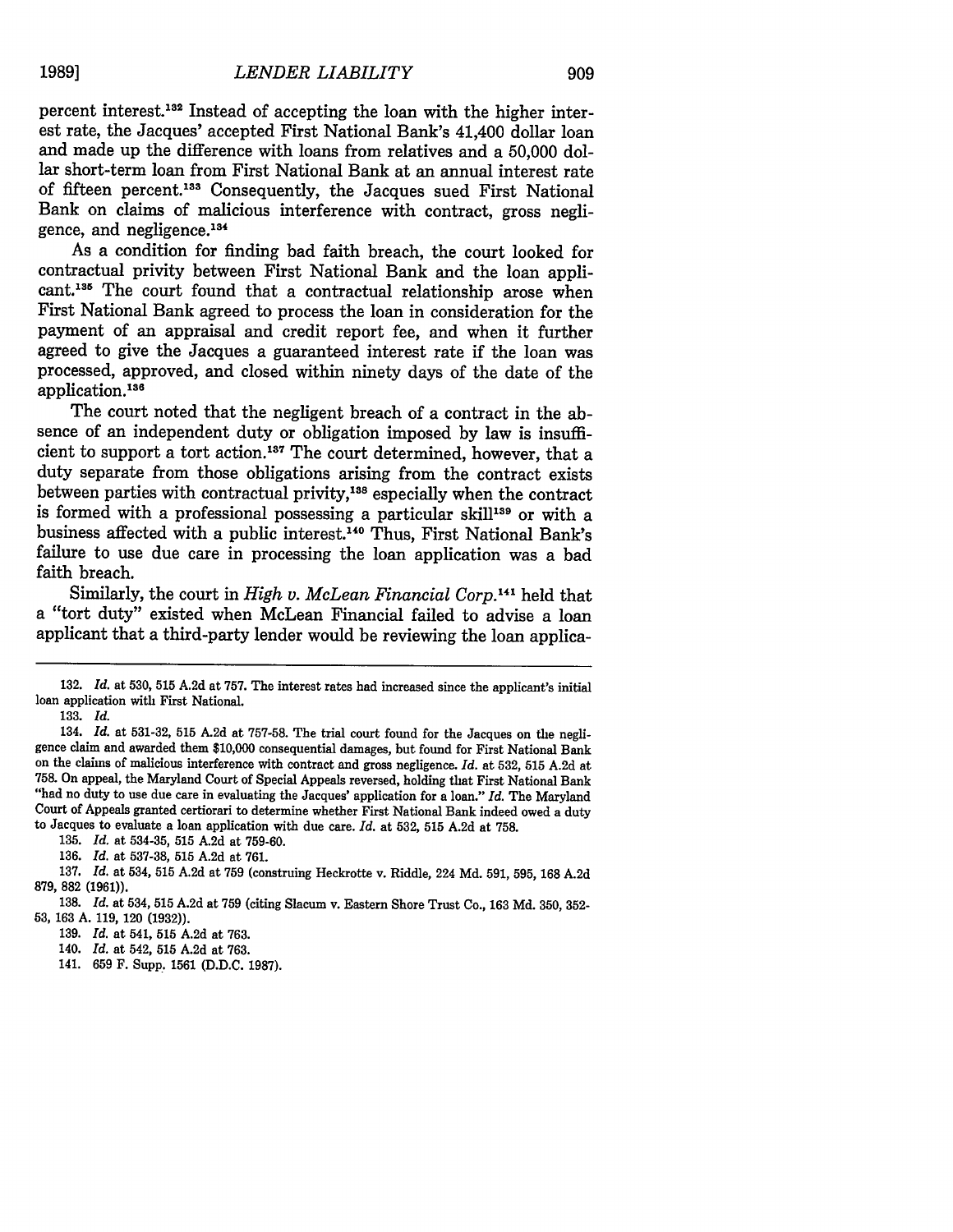tion to decide whether or not to grant the loan. The court determined that when McLean Financial accepted the processing fee and loan application, it "implicitly agreed to process the loan application."<sup>142</sup> The court ascertained that McLean Financial's implied promise to process the loan application also contained an implied promise to process the application with reasonable care.143 The court, like the court in *Jacques,* noted that McLean Financial was a business affected with a public interest, and, therefore, it must process the applications that its clients have paid it to process.<sup>144</sup>

The Delaware District Court in *Hill v. Equitable Bank, N.A.145* followed the analysis of the court in *Jacques.* In *Hill* the court held the bank liable for bad faith breach due to the negligent misrepresentations that it made to a potential client, Hill.<sup>146</sup> As a result of those misrepresentations, Hill suffered an economic loss. As in *Jacques,* the court looked for a contract between the two parties. The court determined that a contract had been formed when Equitable Bank offered to provide Hill with investment advice and financing in exchange for Hill's establishment of a banking relationship with Equitable. 147 Because the court found that a contractual relationship existed, it determined that Equitable Bank was required to "exercise due care in communicating facts to plaintiffs."148 Thus, Equitable Bank was liable for bad faith breach because of its misrepresentations to Hill.

#### 3. Emotional Distress

In addition to allowing recovery for punitive damages against financial institutions, courts now allow plaintiffs to receive damages for emotional distress. A classic example is *Young v. Bank of America.'49* In that case, the plaintiff, Young, received damages for emotional distress in addition to treble damages for Bank of America's wrongful actions. Young allowed a friend, Wooden, to use her credit card,<sup>150</sup> but Wooden failed to return it. 151 Young then contacted Bank of America to report

<sup>142.</sup> *Id.* at 1570.

<sup>143.</sup> *Id.*

<sup>144.</sup> *Id.*

<sup>145. 655</sup> F. Supp. 631 (D. Del. 1987), *af'd,* 851 F.2d 691 (3d Cir. 1988), *cert. denied,* <sup>57</sup> U.S.L.W. 3452 (U.S. Jan. 10, 1989).

<sup>146.</sup> *Id.* The financial institution failed to supply Hill with all the information it had regarding certain limited partnerships that Hill was considering investing in, and ultimately did invest in.

<sup>147.</sup> *Id.* at 650. Hill deposited a large amount of money with Equitable, and borrowed funds as well.

<sup>148.</sup> *Id.* at 651.

<sup>149. 141</sup> Cal. App. 3d **108,** 190 Cal. Rptr. 122 **(1983).**

<sup>150.</sup> *Id.* at 111, 190 Cal. Rptr. at 124.

<sup>151.</sup> *Id.* at 111-12, 190 Cal. Rptr. at 124.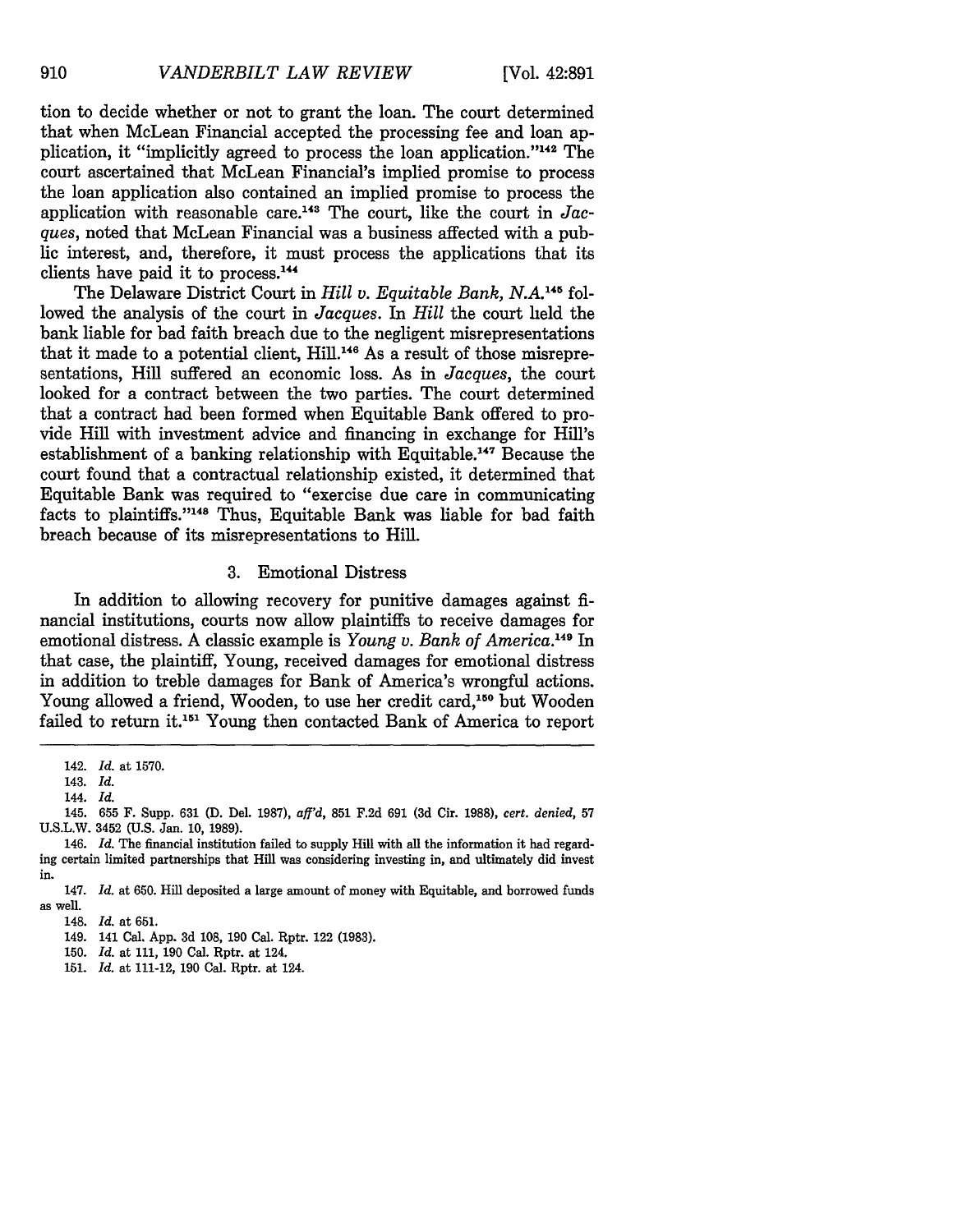that her credit card had been stolen and to cancel it immediately.<sup>152</sup> Approximately three months later, Bank of America recovered the credit card, but, in the interim period, over 2000 dollars had been charged on it.<sup>153</sup> Bank of America refused to adjust Young's balance and billed her for the charges on her card.154

In awarding treble damages and damages for emotional distress, the court relied on several factors. First, the financial institution persistently sought collection of the charges from Young.<sup>155</sup> Second, it refused to correct the charges even though it knew that Young's credit card had been stolen.<sup>156</sup> The financial institution also reported negative credit information to a credit reporting service, which had adverse consequences on Young.<sup>157</sup> Finally, Young's application for another credit card was denied because of her bad credit report.<sup>158</sup> The court held that the distress Young suffered from Bank of America's actions was "substantial and of the requisite severity" to recover damages for emotional distress.<sup>159</sup>

# 4. A Factually Unsupported Claim

The California Court of Appeals in *Kruse v. Bank of America*<sup>160</sup> recently overturned a judgment against Bank of America awarded by the jury in *Jewell v. Bank of America.'6'* The Court of Appeals determined that the plaintiffs' claims were unsupported by the evidence. In *Jewell* the jury awarded the plaintiff-borrower more than thirty-nine million dollars.<sup>162</sup> In that case the widow of James O'Connell had inherited his apple processing company, the O'Connell Company. The O'Connell Company's apples were supplied by a broker named Jewell.

Three years later, in 1974, Bank of America suddenly denied the O'Connell Company's request for a capital improvement loan.<sup>163</sup> Subsequently, the bank also refused to provide the O'Connell Company with its customary annual line of credit.<sup>164</sup>

**160.** 202 Cal. **App. 3d 38,** 248 Cal. Rptr. **217 (1988),** *cert. denied sub nom.* Duck v. Bank of Am., **57 U.S.L.W. 3486 (U.S.** Jan. 24, **1989).**

<sup>152.</sup> *Id.* at 112, 190 Cal. Rptr. at 124.

<sup>153.</sup> *Id.*

<sup>154.</sup> *Id.*

<sup>155.</sup> *Id.* at 115, 190 Cal. Rptr. at 127.

**<sup>156.</sup>** *Id.*

<sup>157.</sup> *Id.* **158.** *Id.*

**<sup>159.</sup>** *Id.*

**<sup>161.</sup>** No. 112439 (Cal. **App.** Dep't Super. Ct. **1985),** *rev'd sub nom.* Kruse v. Bank of Am., 202 Cal. **App 3d 38,** 248 Cal. Rptr. **217 (1988).**

**<sup>162.</sup>** *Id.* This award was later reduced to \$22 million. *Id.*

**<sup>163.</sup>** *Kruse,* 202 Cal. **App. 3d** at **45,** 248 Cal. Rptr. at 220.

<sup>164.</sup> *Id.* Bank of America provided a line of credit to the O'Connell Company to fund the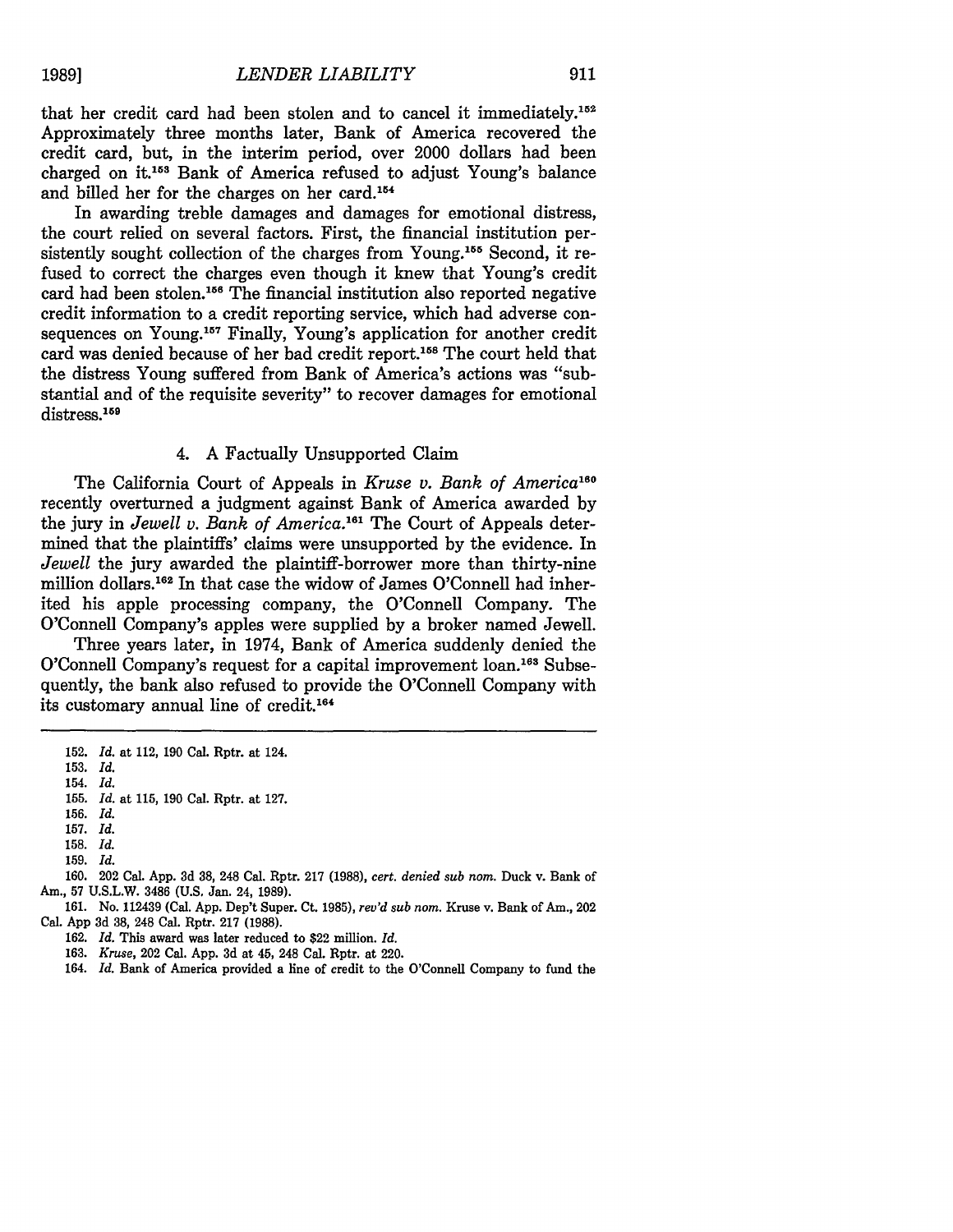Between 1975 and 1980, Jewell loaned over 2.7 million dollars to the O'Connell Company.<sup>165</sup> Jewell, in turn, was indebted heavily to Bank of America, after taking out many short-term loans to assist the O'Connells and his own financially troubled company.<sup>166</sup> Jewell, however, believed that Bank of America would combine the loans into a single long-term loan with a favorable payment schedule because Sullivan, the bank officer, told him that "something would be 'worked out' at the end of the year."<sup>167</sup> But Jewell also knew that Sullivan lacked authority to approve the consolidated loan arrangement.<sup>168</sup>

In 1980 Bunch, the new branch manager, determined that Jewell owed too much money.<sup>169</sup> Subsequently, in September 1980, Bunch informed Jewell that Bank of America would not lend him any more money.<sup>170</sup> Consequently, the O'Connell Company was forced to liquidate its properties in order to obtain funds to pay off the outstanding bank loans that Jewell had taken out for its benefit.<sup>171</sup>

When O'Connell's widow filed a fraud action against Jewell and Bank of America, Jewell and his wife cross-claimed against Bank of America claiming fraud and bad faith denial of the existence of a contract.<sup>172</sup> The California Court of Appeals reversed the trial court's finding of fraud by Bank of America because Jewell had failed to prove the essential element of justifiable reliance.<sup>173</sup> The court found that in 1978 and 1979, the Jewells had borrowed over one million dollars in shortterm bank loans, assuming that the bank ultimately would consolidate the loans into one long-term loan.<sup>174</sup> The court, however, determined that Jewell could not justifiably rely on this assumption because Jewell's request for long-term financing previously had been denied in 1978.<sup>175</sup> In addition, Jewell knew that Sullivan lacked authority to approve of a loan of this magnitude.<sup>176</sup> Thus, the court concluded that

company's business operations.

165. *Id.* at **50,** 248 Cal. Rptr. at 223.

166. *Id.*

167. *Id.* at 48, 248 Cal. Rptr. at 222.

168. *Id.* at 49, 248 Cal. Rptr. at 222.

169. *Id.* at **50,** 248 Cal. Rptr. at 223.

170. *.1d.*

171. *Id.* at **50,** 248 Cal. Rptr. at 224.

172. *Id.* The court stated that essentially, Jewell's complaint was that "the Bank wrongfully induced [the Jewells] to borrow heavily in order to finance the O'Connell Company; that once the Jewells were hopelessly overextended, the Bank reneged on its promise to provide long-term financing to the O'Connell Company which would have enabled it to repay the Jewells." *Id.* at 52, 248 Cal. Rptr. at 225.

173. *Id.* at 54, 248 Cal. Rptr. at 226.

174. *Id.*

175. *Id.* at 55, 248 Cal. Rptr. at 226.

176. *Id.; see also supra* notes 167-68 and accompanying text.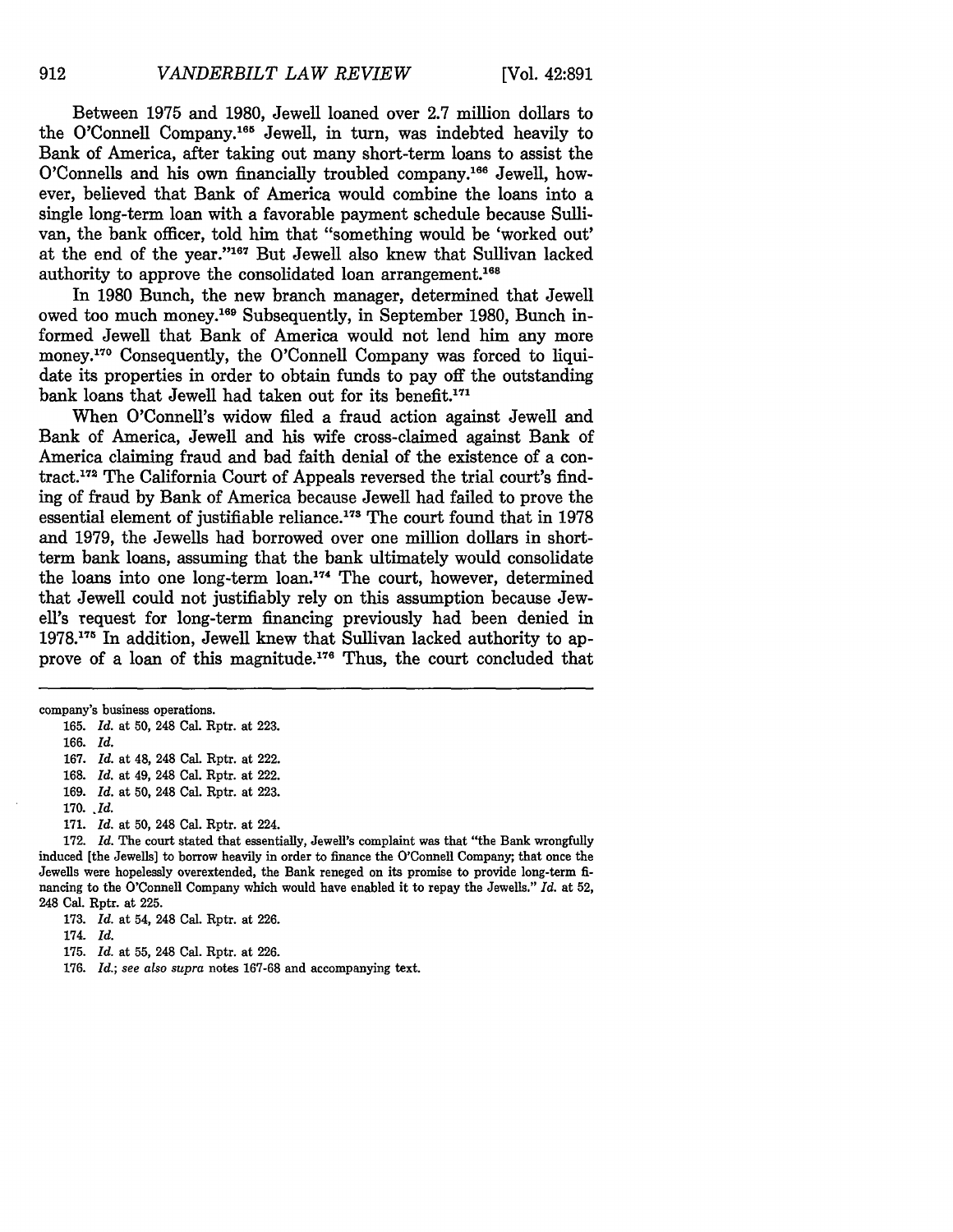Jewell should not have relied on Sullivan's statement made in 1979 that things would be "worked out."<sup>177</sup>

The court also held that Jewell's theory of bad faith denial of a contract based on Bank of America's failure to supply Jewell with longterm financing was wholly unsupported by the record.<sup>178</sup> The court determined that, at best, the long-term loan was open to negotiation, and that the parties had not formed a contract.<sup>179</sup> Citing *Seaman's*, the court noted that a tort claim arises when a party breaches a contract and denies, in bad faith, that the contract exists. An inherent condition to this tort claim is the existence and breach of an enforceable contract.180 Similarly, the court determined that a tort cause of action could arise when a party asserts an invalid defense to a breach of contract claim.181 In any event, however, there must be a valid contract. The court dismissed Jewell's cross-appeals because no contract existed between Jewell and Bank of America.<sup>182</sup>

# IV. **USING** ARTICLE 2 OF THE **U.C.C. AS** A GOOD FAITH METHOD FOR DEMANDING ASSURANCES WHEN INSECURE

In a recent case, *K.M.C.* Co.,<sup>183</sup> the court used Article 2 of the U.C.C. by analogy to imply good faith action with regard to discontinuing a line of credit. By analogy, a financial institution could use U.C.C. sections 2-609 and 2-610 when insecure, for example, about loan repayment or a client's solvency.<sup>184</sup> If the U.C.C. guidelines are followed, a

*180. Id.* at 57, 248 Cal. Rptr. at 228; *see also supra* notes 72-85 and accompanying text.

181. *Kruse,* 202 Cal. App. 3d at **58,** 248 Cal. Rptr. at 228.

182. *Id.* at 68, 248 Cal. Rptr. at 235. The court also determined that the widow, Mrs. Kruse, had failed to establish that Bank of America was responsible for the bankruptcy of the O'Connell Company. *Id.*

183. *See supra* notes 98-108 and accompanying text.

184. Section 2-609(1) of the U.C.C. states that "[w]hen reasonable grounds for insecurity arise with respect to performance of either party the other in writing may demand adequate assur- ance of due performance and until he receives such assurance may if commercially reasonable suspend any performance for which he has not already received the agreed return." **U.C.C.** § 2- **609(1) (1987).** Section **2-609(2)** of the **U.C.C.** states that "the reasonableness of grounds for insecurity and the adequacy of any assurance offered shall be determined according to commercial standards."  $Id.$  § 2-609(2). Section 2-609(4) of the U.C.C. states that if thirty days pass after a party makes a written demand for assurance and no assurance has been received, the contract is repudiated. *Id. §* 2-609(4). Section **2-610** of the **U.C.C.** states that if a party repudiates the contract:

the loss of which will substantially impair the value of the contract to the other, the aggrieved party may

(a) for a commercially reasonable time await performance

<sup>177.</sup> *Kruse,* 202 Cal. App. 3d at 55, 248 Cal. Rptr. at 226-27.

<sup>178.</sup> *Id.* at 57, 248 Cal. Rptr. at 228.

<sup>179.</sup> *Id.* at 59, 248 Cal. Rptr. at 229-30. The court noted that Jewell was told that Sullivan was attempting to obtain his superior's approval for the loan. *Id.* at 59, 248 Cal. Rptr. at 229. Moreover, the court determined that there was no manifestation of assent to contract by Bank of America, and, therefore, no agreement was found. *Id.*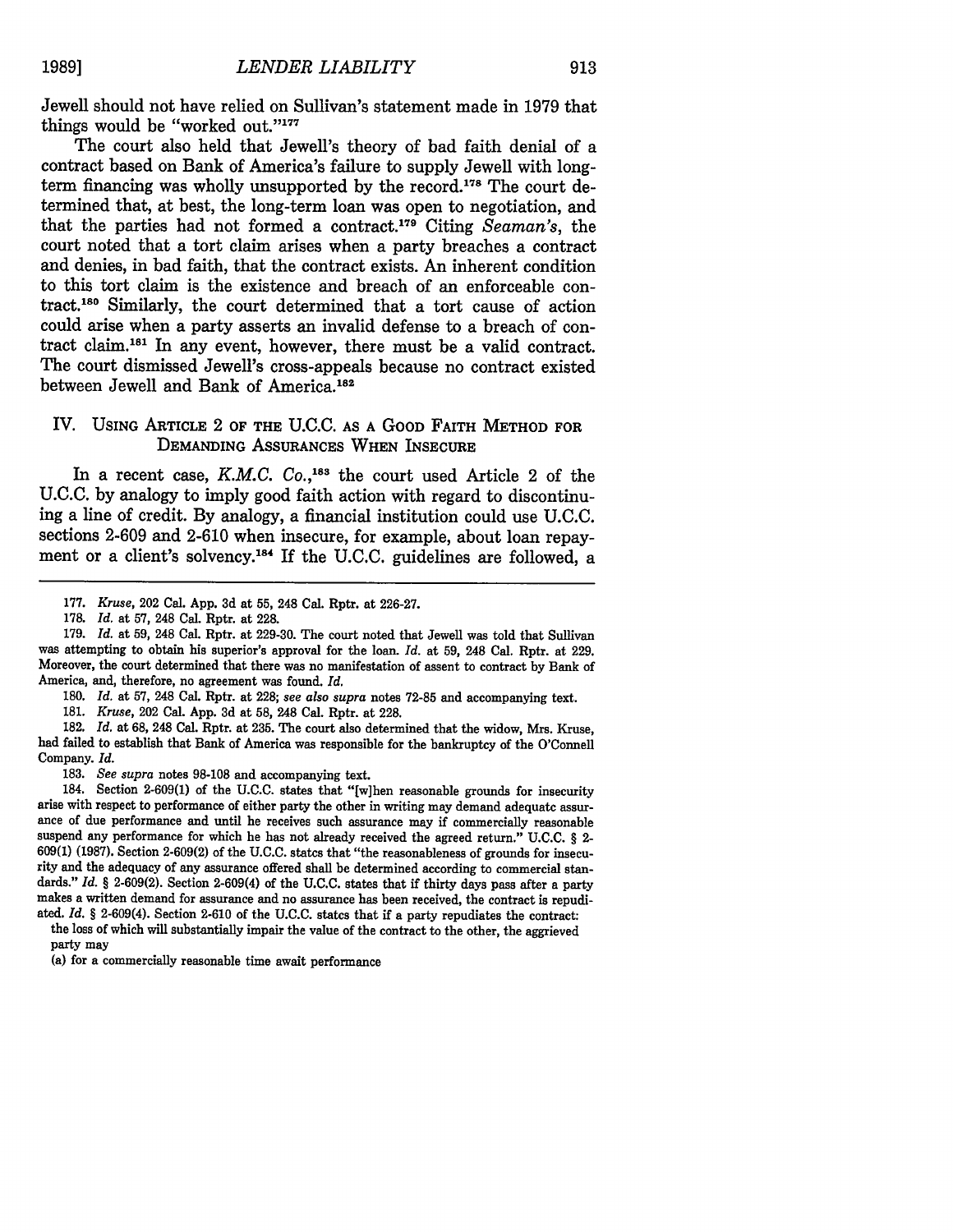court may not question the financial institution's good faith conduct in accelerating a loan, demanding payment, or discontinuing a line of credit.

For example, if a financial institution fears that a client, because of future insolvency, will become unable to repay a loan, under **U.C.C.** section **2-609(1),** the financial institution could demand assurances for adequate performance.<sup>185</sup> Reasonable grounds could exist if, for example, a financial institution fears that a loan will not be repaid because of a client's impending insolvency.<sup>186</sup> In determining what constitutes a reasonable time for receiving assurances, **U.C.C.** section 2-609(4) states that any assurance received within thirty days is reasonable. 187 Section **2-609(2)** of the **U.C.C.** declares that the adequacy of assurance is "determined according to commercial standards."<sup>188</sup> If the financial institution does not receive assurance within thirty days, or, in the alternative, receives assurance within thirty days but that assurance is not adequate according to commercial standards, the contract is repudiated.<sup>189</sup>

Contract repudiation and its remedies are covered under **U.C.C.** section **2-610.** Under that section, an aggrieved party only may determine the contract to be in repudiation if the lack of performance would "substantially impair the value of the contract to the [aggrieved party]."'90 Arguably, a party's inability to repay a loan because of impending insolvency would "substantially impair" the financial institution's value of the contract. Thus, by analogy, a financial institution could either await performance for a commercially reasonable time<sup>191</sup> or resort to any remedy available for breach.<sup>192</sup>

If a financial institution utilized these measures before accelerating a loan, demanding payment, or discontinuing a line of credit, a court may find it difficult to determine that the financial institution acted in bad faith.

by the repudiating party; or

**<sup>(</sup>b)** resort to any remedy for breach **. . .** and

<sup>(</sup>c) in either case suspend his own performance.

*Id.* § 2-610.

<sup>185.</sup> *Id. §* 2-609(1); *see supra* note 184 (quoting U.C.C. § 2-609(1) (1987)).

<sup>186.</sup> *See, e.g.,* Rigby Corp. v Boatmen's Bank & Trust Co., 713 S.W.2d 517 (Mo. Ct. App. 1986) (holding that Boatmen's Bank & Trust acted reasonably when it called Rigby's loan due and when it applied deposits it already had against the loan when it found that Rigby was insolvent).

<sup>187.</sup> U.C.C. *§* 2-609(4) (1987); *see supra* note 184 (quoting U.C.C. § 2-609(4) (1987)).

<sup>188.</sup> U.C.C. § 2-609(2) (1987); *see supra* note 184 (quoting U.C.C. *§* 2-609(2) (1987)).

<sup>189.</sup> *See* U.C.C. § 2-609 comment **5** (1987).

<sup>190.</sup> U.C.C. § 2-610 (1987); *see supra* note 184 (quoting **U.C.C.** § 2-610 (1987)).

<sup>191.</sup> U.C.C. *§* 2-610(a) (1987); *see supra* note 184 (quoting U.C.C. *§* 2-610 (1987)).

<sup>192.</sup> U.C.C. § 2-610(b) (1987); *see supra* note 184 (quoting U.C.C. § 2-610 (1987)).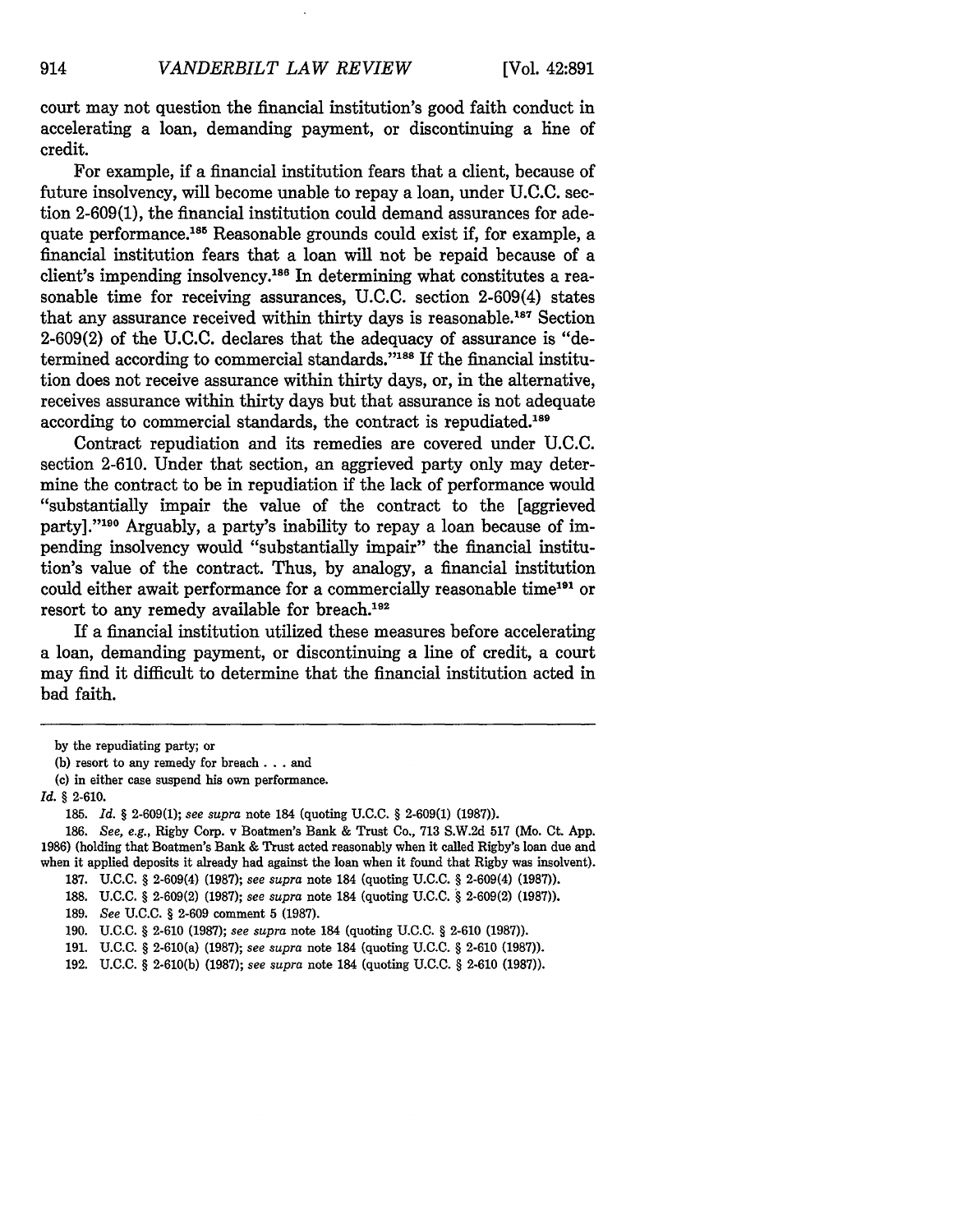#### V. CONCLUSION

Lender liability is a developing area of law. The U.C.C. duties of good faith have helped to expand the field of lender liability. Since the introduction of bad faith breach into banking is relatively new, its scope has not been defined clearly. Courts have been inconsistent in their application of bad faith breach against financial institutions. 193 While several courts expressly acknowledge this cause of action, other courts do not recognize bad faith breach. In addition, some courts only will allow a cause of action for bad faith breach if the elements of the "special relationship" typically found in insurance contracts are present in the banking relationship.<sup>194</sup> Regardless, financial institutions can be sure that plaintiffs will continue to try new ways to include a tort action against them when suing for breach of contract. With this in mind, a

<sup>193.</sup> Since lender liability cases are very fact specific, it is difficult to make any generalizations about what sort of conduct could lead a financial institution into trouble. One must be aware, however, that the recent trend for courts is to find liability under breach of the implied covenant of good faith and fair dealing where once there would have been none. With this in mind, listed below are several do's and don't's that a financial institution should bear in mind:

<sup>1.</sup> Give a client reasonable advance notice before accelerating a loan or discontinuing a line of credit so the client has an opportunity to find alternative financing. *See, e.g., K.M.C. Co.,* 757 F.2d 752; *see also supra* notes 98-108 and accompanying text.

<sup>2.</sup> Give a client adequate written notice before taking any discretionary action against the client's accounts. *See, e.g., Twombly,* 213 Mont. 66, 689 P.2d 1226; *see also supra* notes 110-25 and accompanying text.

<sup>3.</sup> Make sure the client knows the financial institution's intentions of whether it plans on stopping or continuing a line of credit. *See, e.g., K.M.C. Co.,* 757 F.2d 752; *see also supra* notes 98-108 and accompanying text.

<sup>4.</sup> Never use as a defense to an impending breach of contract that a contract does not exist unless the financial institution is certain that this defense has merit. Additionally, and more generally, a financial institution should never justify its actions with a defense it knows lacks merit in order to induce the client not to litigate his claim. *See, e.g., Seaman's,* 36 Cal. 3d 752, 686 P.2d 1158, 206 Cal. Rptr. 354; *see also supra* notes 72-85 and accompanying text. For further support, see *Commercial Cotton,* 163 Cal. App. 3d 511, 209 Cal. Rptr. 551, and *supra* notes 91-97 and accompanying text.

**<sup>5.</sup> A** financial institution should not threaten the client with default in order to induce the client to follow its advice. *See, e.g.,* State Nat'l Bank v. Farah **Mfg.** Co., **678 S.W.2d 661** (Tex. Ct. **App.** 1984) (holding State National Bank liable for fraud in threatening to call Farah's loan if it made a company managing change that State National Bank did not like).

**<sup>6.</sup>** Realize that a client expects the financial institution who accepts his loan application to process it. If another financial institution will do the processing and will determine whether or not to grant the loan, the client should be told. *See, e.g.,* High v. McLean Fin. Corp., **659** F. Supp **1561 (D.D.C. 1987);** *see also supra* notes 141-44 and accompanying text.

**<sup>7.</sup>** When offering a client investment advice, do not make misrepresentations to a client or withhold information that the financial institution knows will affect a client's decision. *See, e.g., Hill,* **655** F. Supp. **631;** *see also supra* notes 145-48 and accompanying text.

**<sup>8.</sup>** Act promptly on a client's request to cancel his credit card. *See, e.g., Young,* 141 Cal. **App. 3d 108, 190** Cal. Rptr. 122; *see also supra* notes 149-59 and accompanying text.

<sup>194.</sup> *See, e.g., Seaman's,* **36** Cal. **3d 752, 686 P.2d 1158, 206** Cal. Rptr. 354; *see also supra* notes **71-85** and accompanying text. For further support, see *Commercial Cotton,* **163** Cal. **App. 3d 155, 209** Cal. Rptr. **551,** and *supra* notes **91-97** and accompanying text.